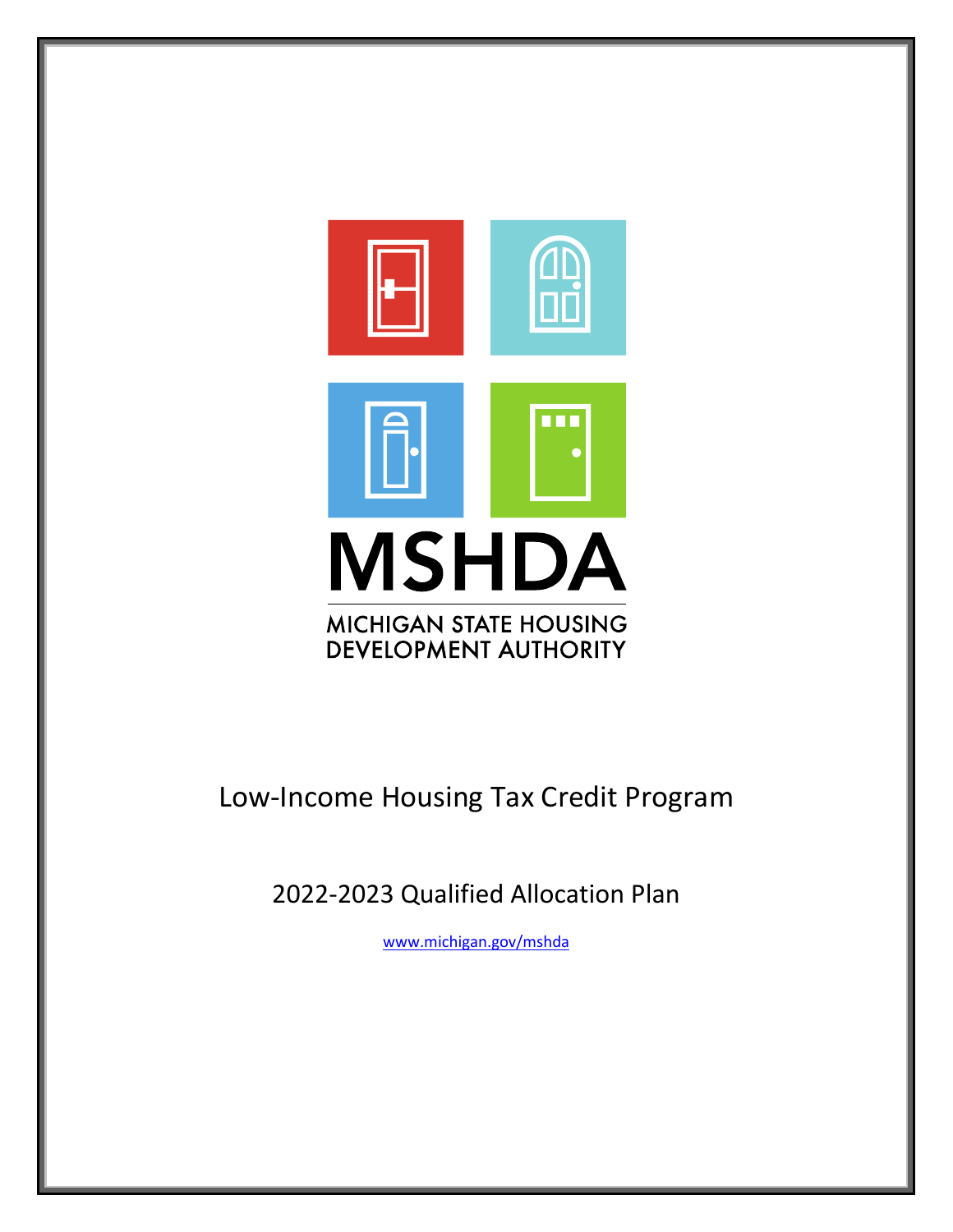#### 2022-2023 QUALIFIED ALLOCATION PLAN

# **CONTENTS**

| I.        |                                                                      |
|-----------|----------------------------------------------------------------------|
| Ш.        | Tax-Exempt Financed Projects Not Subject to Housing Credit Ceiling 1 |
| III.      |                                                                      |
| А.        |                                                                      |
| <b>B.</b> |                                                                      |
| IV.       |                                                                      |
| V.        |                                                                      |
| А.        |                                                                      |
| <b>B.</b> |                                                                      |
| C.        |                                                                      |
| 1.        |                                                                      |
| 2.        |                                                                      |
| 3.        |                                                                      |
| 4.        |                                                                      |
| D.        |                                                                      |
| 1.        |                                                                      |
| 2.        |                                                                      |
| Е.        |                                                                      |
| F.        |                                                                      |
| G.        |                                                                      |
| Η.        |                                                                      |
| VI.       |                                                                      |
| А.        |                                                                      |
| В.        |                                                                      |
| C.        |                                                                      |
| VII.      |                                                                      |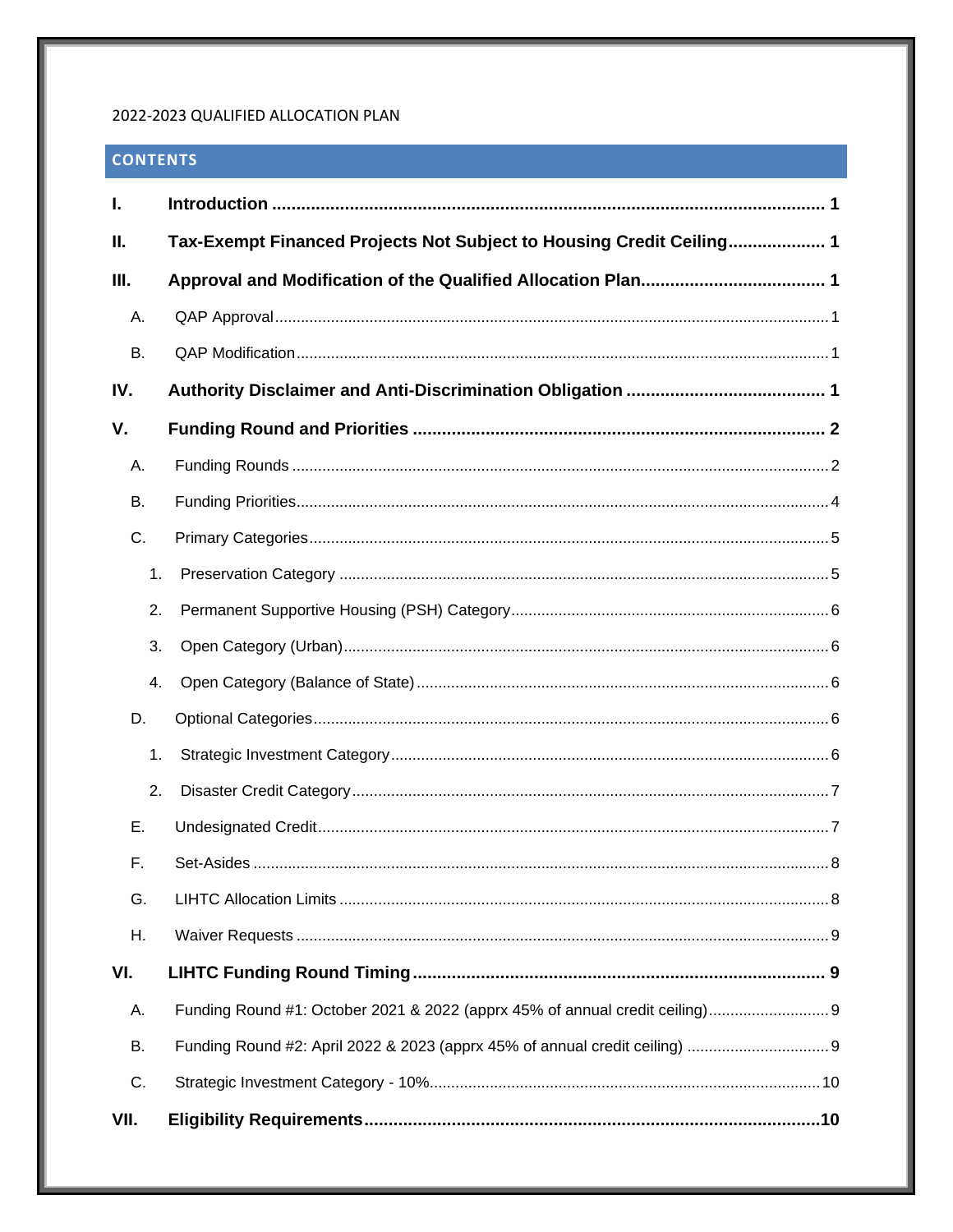| А.     |  |
|--------|--|
| В.     |  |
| VIII.  |  |
| Α.     |  |
| В.     |  |
| C.     |  |
| IX.    |  |
| А.     |  |
| Χ.     |  |
| А.     |  |
| 1.     |  |
| 2.     |  |
| 3.     |  |
| Β.     |  |
| C.     |  |
| D.     |  |
| XI.    |  |
| XII.   |  |
| XIII.  |  |
| XIV.   |  |
| XV.    |  |
| XVI.   |  |
| XVII.  |  |
| XVIII. |  |
| XIX.   |  |
| XX.    |  |
|        |  |
| L.     |  |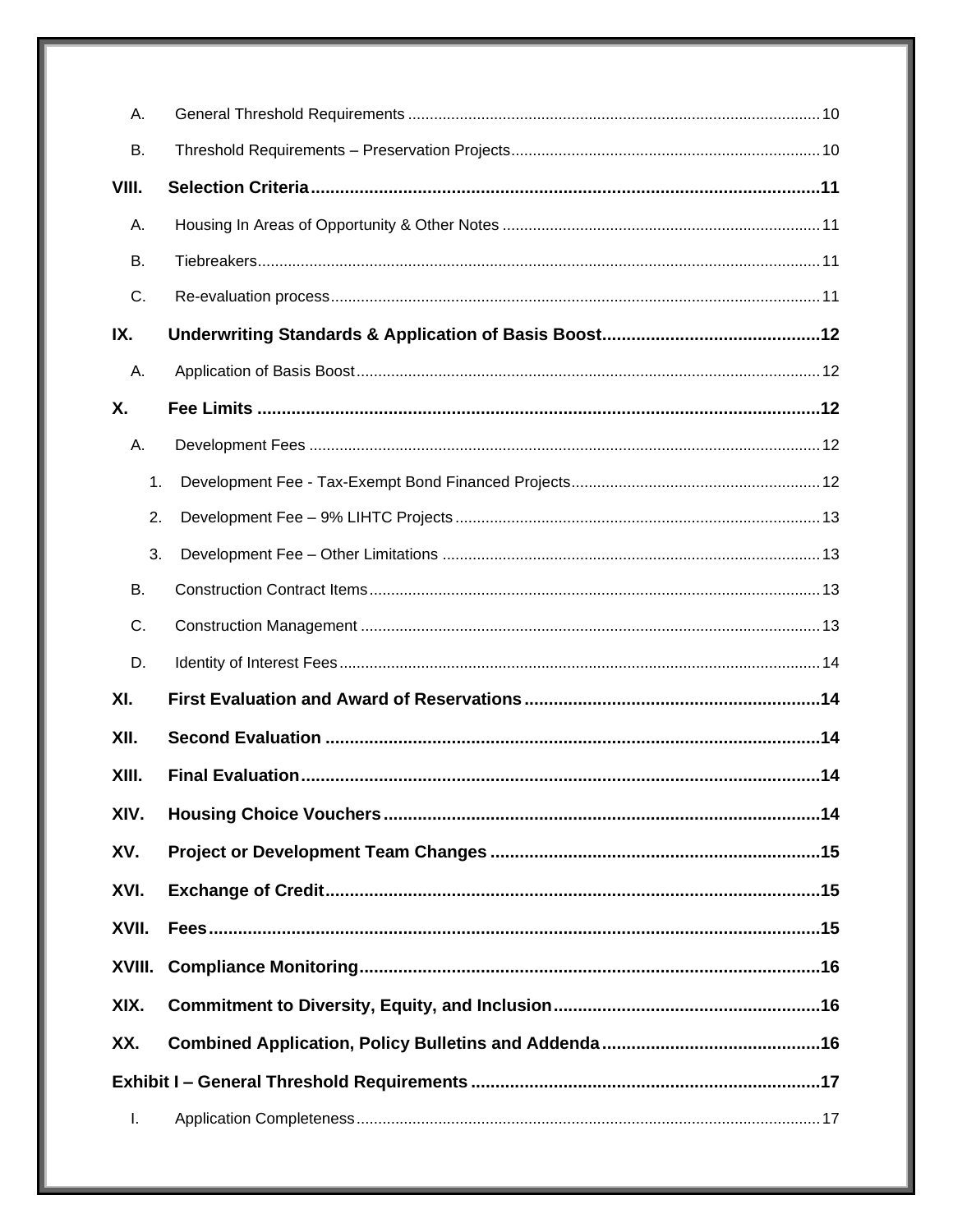| Ш.    |  |
|-------|--|
| III.  |  |
| IV.   |  |
| V.    |  |
| VI.   |  |
| VII.  |  |
| VIII. |  |
| IX.   |  |
| Х.    |  |
| XI.   |  |
| XII.  |  |
| XIII. |  |
| XIV.  |  |
| XV.   |  |
| XVI.  |  |
|       |  |
|       |  |
| XIX.  |  |
| XX.   |  |
|       |  |
|       |  |
|       |  |
|       |  |
| T.    |  |
| Ш.    |  |
| III.  |  |
| IV.   |  |
|       |  |
|       |  |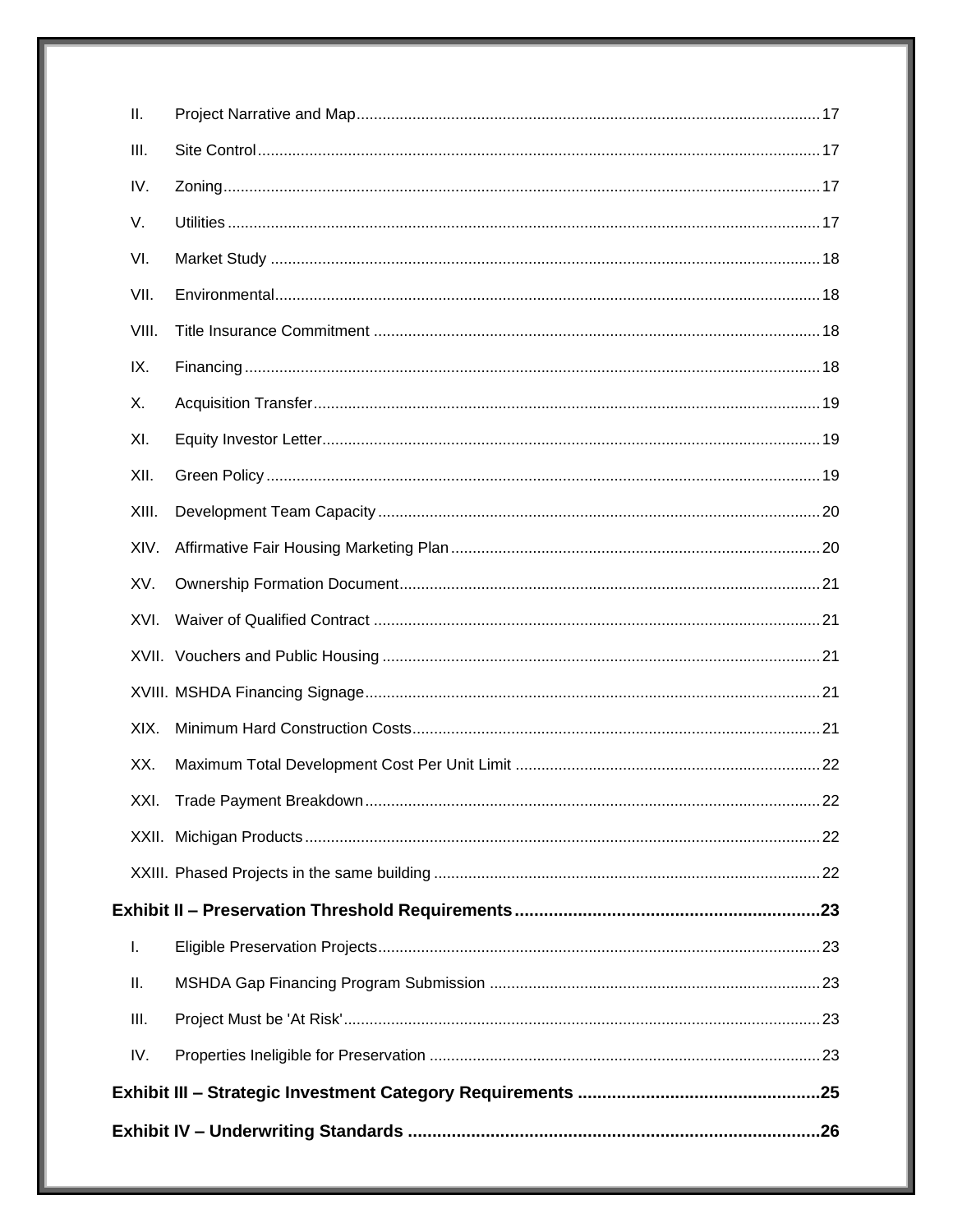| $\mathbf{L}$ |                                                                      |  |
|--------------|----------------------------------------------------------------------|--|
| II.          |                                                                      |  |
|              |                                                                      |  |
|              | Exhibit VI – Compliance Monitoring & Notification of Noncompliance29 |  |
| 1.           |                                                                      |  |
| 2.           |                                                                      |  |
| 3.           |                                                                      |  |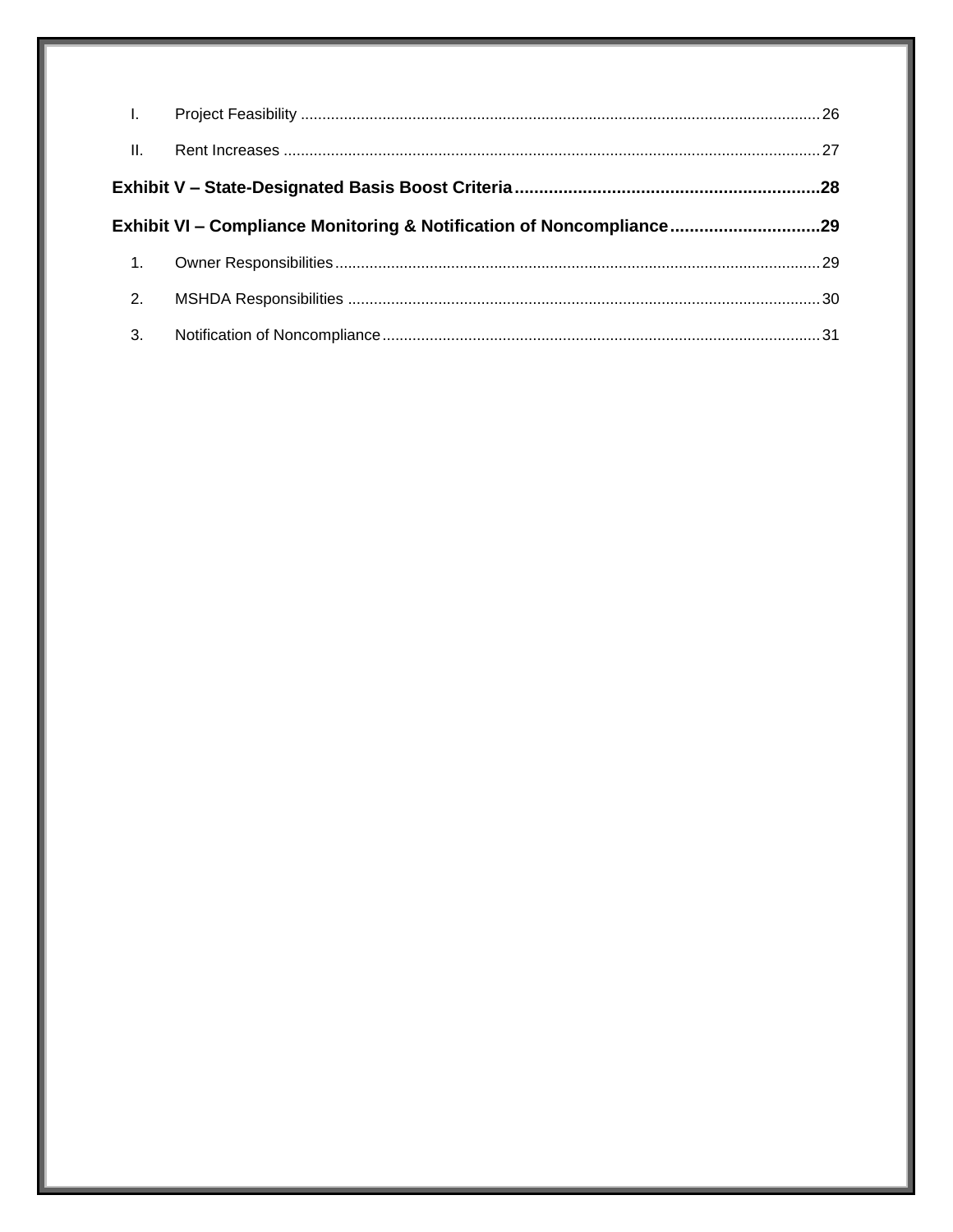# **2022-2023 QUALIFIED ALLOCATION PLAN**

# **STATE OF MICHIGAN LOW-INCOME HOUSING TAX CREDIT PROGRAM**

## <span id="page-5-0"></span>**I. INTRODUCTION**

The Michigan State Housing Development Authority (MSHDA) allocates the Low-Income Housing Tax Credit (LIHTC) program according to the Qualified Allocation Plan (QAP).

## <span id="page-5-1"></span>**II. TAX-EXEMPT FINANCED PROJECTS NOT SUBJECT TO HOUSING CREDIT CEILING**

In accordance with Section 42 of the Internal Revenue Code (IRC), tax-exempt bond financed projects are subject to the QAP other than the LIHTC allocation limits and requirements from which they are expressly excepted (see Tab W – Policy Bulletins).

## <span id="page-5-2"></span>**III. APPROVAL AND MODIFICATION OF THE QUALIFIED ALLOCATION PLAN**

## <span id="page-5-3"></span>A. QAP APPROVAL

Pursuant to federal and state law, the QAP (including the LIHTC Scoring Criteria) shall be prepared by MSHDA, submitted to the legislature, and approved by the Governor after notice to the public and public hearing. The Scoring Criteria, Addendum III, and Green Policy are incorporated herein as though they were a part of the body of this QAP. Notice of the public hearing will be published on MSHDA's website and in newspapers of general circulation throughout the state at least fourteen (14) days prior to the public hearing. MSHDA will hold one informational hearing prior to publication of proposed changes to the QAP. After proposed changes have been published, MSHDA will conduct at least three public hearings, held at such time and place as determined by MSHDA; however, MSHDA shall give priority to locations that provide the greatest opportunity for public comment. Comments received shall be taken into consideration, and a written summary of such comments shall be provided to the Governor together with the request for approval of the QAP. The QAP, once approved, is valid until it is changed by MSHDA.

## <span id="page-5-4"></span>B. QAP MODIFICATION

MSHDA may modify the QAP to the extent necessary to facilitate the award of LIHTCs that would not otherwise be awarded. This modification process will follow the approval process delineated above unless specifically stated otherwise in this document.

# <span id="page-5-5"></span>**IV. AUTHORITY DISCLAIMER AND ANTI-DISCRIMINATION OBLIGATION**

MSHDA shall administer the QAP and the allocation of LIHTC in a manner consistent with both federal housing policy governing non-discrimination and MSHDA's statutory non-discrimination requirements. The allocation of LIHTCs is made at the sole discretion of MSHDA. MSHDA and its board members,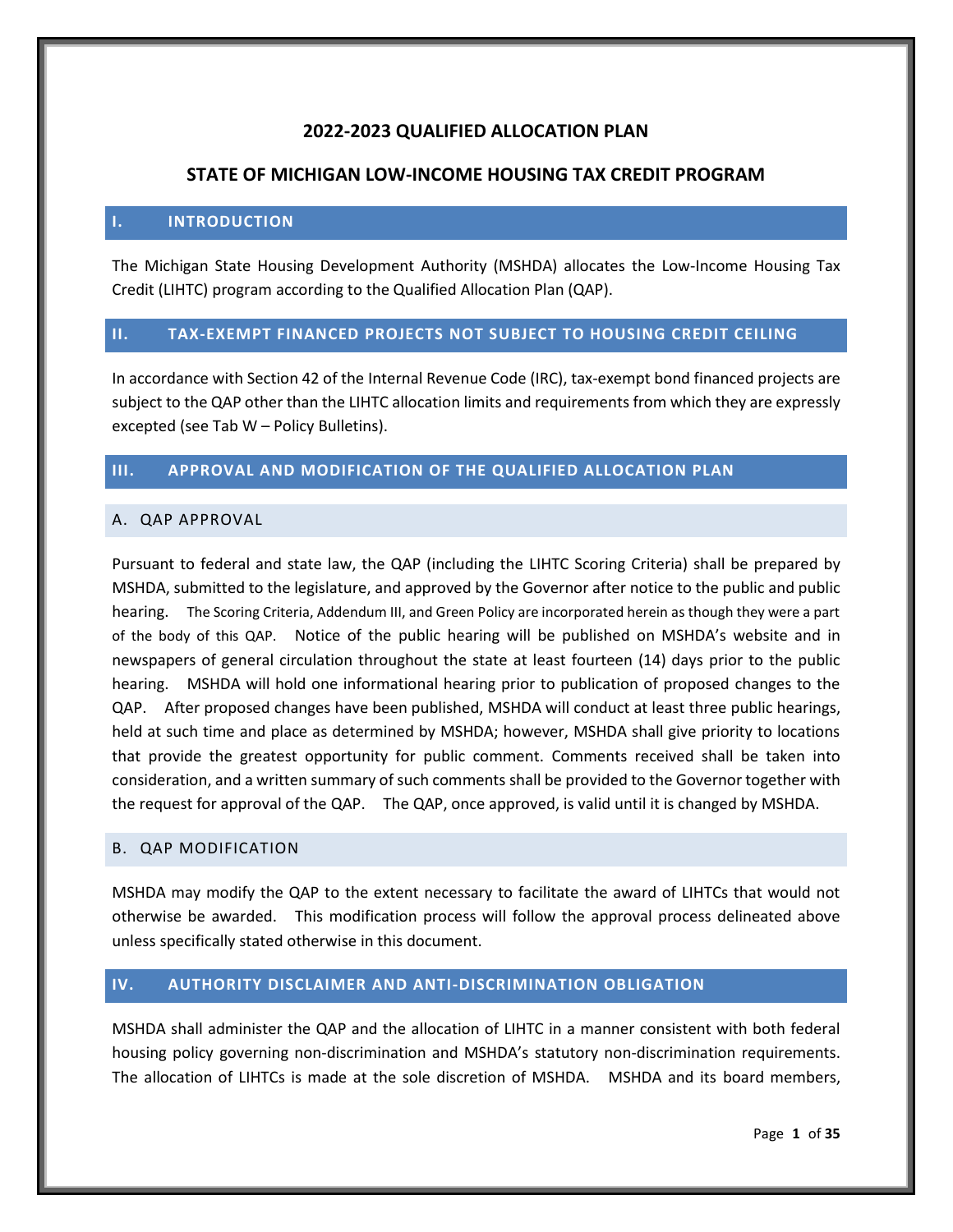directors, employees, and agents shall not be liable for any matters arising out of or in relation to the allocation or administration of LIHTC.

MSHDA may waive any requirements and/or conditions that are not mandated by Section 42 of the IRC on a case-by-case basis, including project-specific deadlines. MSHDA may charge a fee for such waivers. Additionally, MSHDA may make adjustments to standard policies/procedures, if needed, to resolve any administrative errors made in the evaluation of an application following conclusion of a funding round. Potential remedies may include, but are not limited to, making an allocation of LIHTC from a future funding round to a project that would have otherwise received an award of credit. To the extent that anything contained in this QAP does not meet the minimum requirements of federal law or regulation, or state law or regulation, such law or regulation shall take precedence over the QAP.

## <span id="page-6-0"></span>**V. FUNDING ROUND AND PRIORITIES**

#### <span id="page-6-1"></span>A. FUNDING ROUNDS

The Authority intends to hold two competitive funding rounds for 2022 LIHTC and two competitive funding rounds for 2023 LIHTC, which will be publicized on the Authority's website (www.michigan.gov/mshda).

Applicants must complete the following prior to each funding round deadline:

- (1) Permanent Supportive Housing projects must have their initial meeting with the Continuum of Care (CoC)
- (2) Preservation projects must submit documentation to determine if the project is competitive under the MSHDA Gap Financing Program (see Section V.C.1. for further information)
- (3) Developments that are proposing a 4%/9% Mixed Transaction will be required to submit documentation.
- (4) Any projects requesting a waiver of any QAP provisions.
- (5) Permanent Supportive Housing projects that are applying for the first time must meet with the Addendum III Review Team.
- (6) Affordable Assisted Living (AAL) projects must submit a review packet to the AAL Steering Committee for review and approval.
- (7) Projects that are not required to order a market study directly through MSHDA must indicate to MSHDA where the proposal is located. This notification will include either the address of the site or a legible site map showing its boundaries sufficient to allow MSHDA staff to find the site.

A timeline of applicable deadlines leading up to and including the funding round is included below: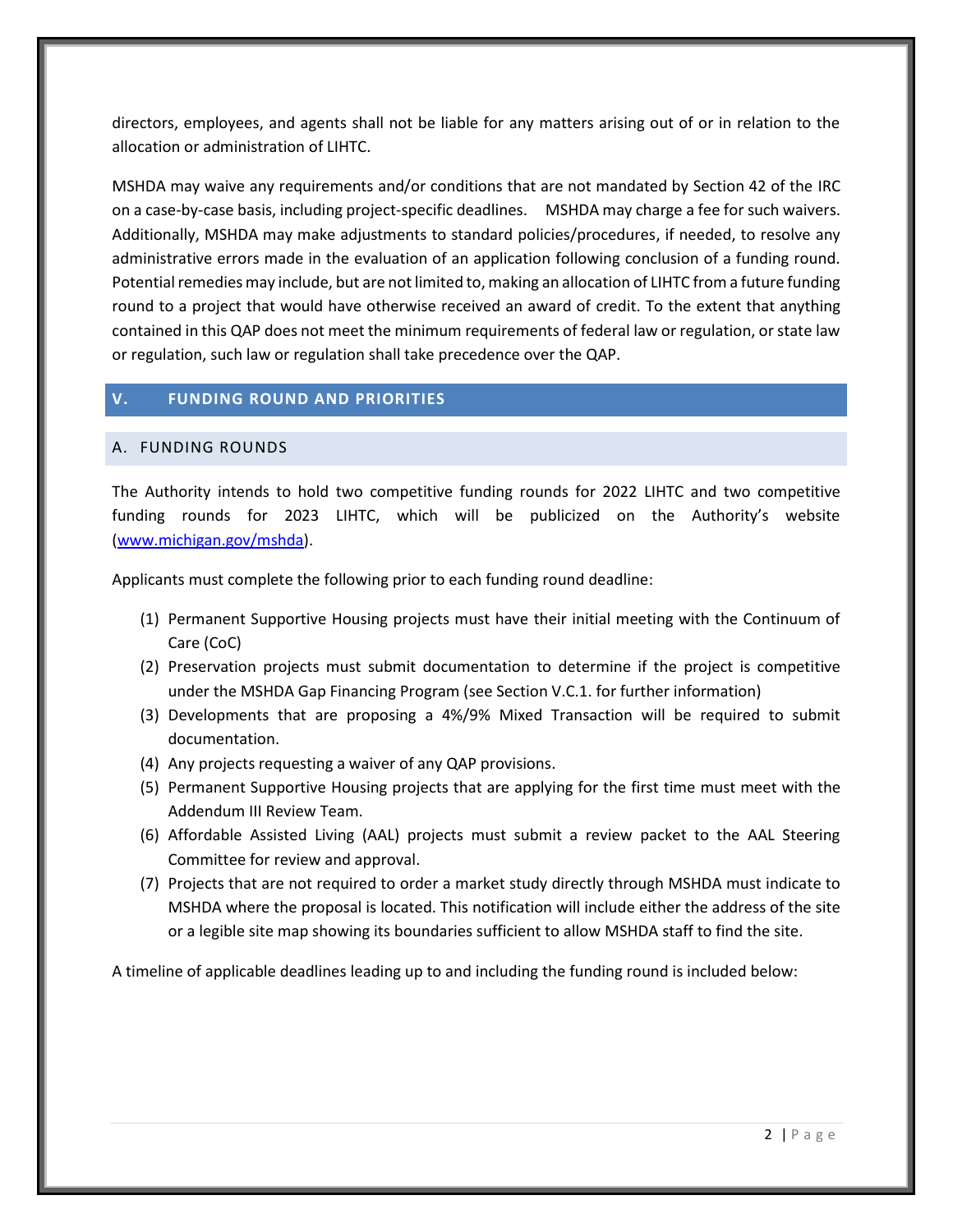| <b>STAGE OF PROCESS</b>                                                 | <b>DUE DATE</b>                       |  |  |
|-------------------------------------------------------------------------|---------------------------------------|--|--|
| October 2021 Funding Round - approximately 45% of the 2022 credit       |                                       |  |  |
| Initial Meeting with CoC Deadline (PSH Only)                            | Monday, August 2, 2021                |  |  |
| Waiver Request Due Date                                                 | Monday, August 2, 2021                |  |  |
| Preservation Level 1 Review Due Date                                    | Monday, August 2, 2021                |  |  |
| 4%/9% Mixed Transaction Level 1 Review Due Date                         | Monday, August 2, 2021                |  |  |
| Addendum III Initial Concept Letter Due Date (PSH Only)                 | Monday, August 2, 2021                |  |  |
| Affordable Assisted Living Steering Committee Review<br>Packet Due Date | Monday, August 2, 2021                |  |  |
| <b>Funding Round Due Date</b>                                           | Friday, October 1, 2021               |  |  |
| <b>Expected Award Notification Date</b>                                 | December of 2021                      |  |  |
| April 2022 Funding Round - approximately 45% of the 2022 credit         |                                       |  |  |
| Initial Meeting with CoC Deadline (PSH Only)                            | Tuesday, February 1, 2022             |  |  |
| Waiver Request Due Date                                                 | Tuesday, February 1, 2022             |  |  |
| 4%/9% Mixed Transaction Level 1 Review Due Date                         | Tuesday, February 1, 2022             |  |  |
| Addendum III Initial Concept Letter Due Date (PSH Only)                 | Tuesday, February 1, 2022             |  |  |
| Affordable Assisted Living Steering Committee Review<br>Packet Due Date |                                       |  |  |
|                                                                         | Tuesday, February 1, 2022             |  |  |
| Funding Round Due Date<br><b>Expected Award Notification Date</b>       | Friday, April 1, 2022<br>June of 2022 |  |  |
| October 2022 Funding Round - approximately 45% of the 2023 credit       |                                       |  |  |
| Initial Meeting with CoC Deadline (PSH Only)                            | Monday, August 1, 2022                |  |  |
| Waiver Request Due Date                                                 | Monday, August 1, 2022                |  |  |
| Preservation Level 1 Review Due Date                                    | Monday, August 1, 2022                |  |  |
| 4%/9% Mixed Transaction Level 1 Review Due Date                         | Monday, August 1, 2022                |  |  |
| Addendum III Initial Concept Letter Due Date (PSH Only)                 | Monday, August 1, 2022                |  |  |
| Affordable Assisted Living Steering Committee Review<br>Packet Due Date | Monday, August 1, 2022                |  |  |
| Funding Round Due Date                                                  | Monday, October 3, 2022               |  |  |
| <b>Expected Award Notification Date</b>                                 | December of 2022                      |  |  |
| April 2023 Funding Round - approximately 45% of the 2023 credit         |                                       |  |  |
| Initial Meeting with CoC Deadline (PSH Only)                            | Wednesday, February 1, 2023           |  |  |
| Waiver Request Due Date                                                 | Wednesday, February 1, 2023           |  |  |
| 4%/9% Mixed Transaction Level 1 Review Due Date                         | Wednesday, February 1, 2023           |  |  |
| Addendum III Initial Concept Letter Due Date (PSH Only)                 | Wednesday, February 1, 2023           |  |  |
| Affordable Assisted Living Steering Committee Review                    |                                       |  |  |
| Packet Due Date                                                         | Wednesday, February 1, 2023           |  |  |
| <b>Funding Round Due Date</b>                                           | Monday, April 3, 2023                 |  |  |
| <b>Expected Award Notification Date</b>                                 | June of 2023                          |  |  |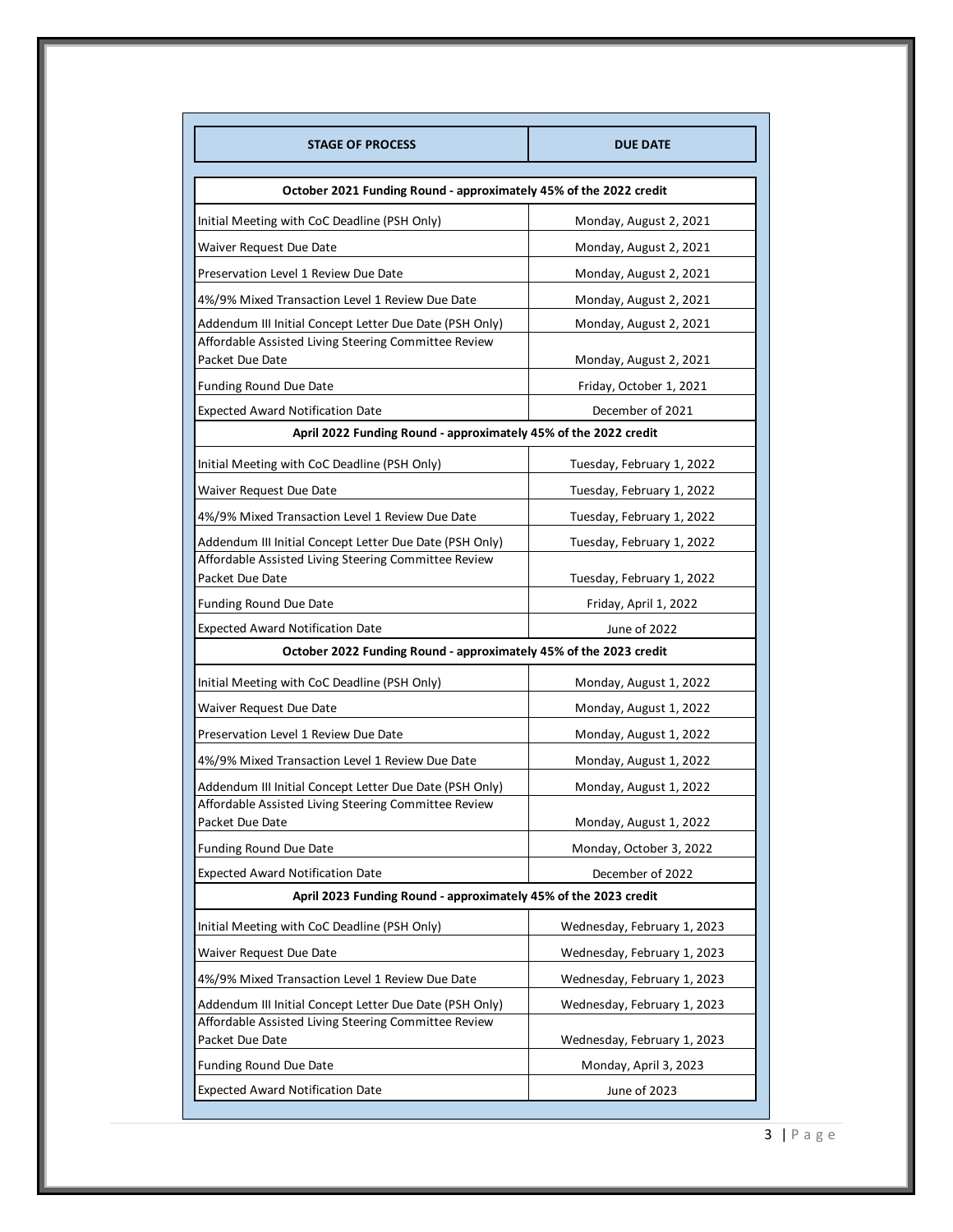At the time of drafting this document, the MSHDA Offices in Lansing and Detroit are not accepting handdelivered applications. Applicants must submit their application electronically no later than 5:00pm Eastern time on the applicable funding round deadline. MSHDA will create a project folder and provide access and instructions to the person(s) identified. In advance of each funding round, MSHDA staff will publish guidance updating potential applicants on the acceptable method(s) forsubmitting an application.

Application items received after the due date and time will not be processed. No waiver of the delivery time will be granted.

# <span id="page-8-0"></span>B. FUNDING PRIORITIES

All applicants will be required to apply in only one Primary Category as listed in the table below. These Primary Categories are described in more detail in Section\_V.C. The percentages listed below are based on the LIHTC credit ceiling less any Disaster Credits.

| <b>Primary Categories</b>                                                                                                                         | <b>Percentages</b> |
|---------------------------------------------------------------------------------------------------------------------------------------------------|--------------------|
| Preservation Category (subject to sufficient demand, a minimum of 40% if this<br>Category must be allocated to USDA RD 515 financed developments) | 12%                |
| <b>Permanent Supportive Housing (PSH) Category</b>                                                                                                | 25%                |
| <b>Open Category (Urban)</b>                                                                                                                      | 28%                |
| <b>Open Category (Balance of State)</b>                                                                                                           | 13%                |

Applicants that apply in one of the Primary Categories above may also apply in one or both of the Optional Categories listed in the table below, subject to eligibility. It is not required that applicants apply in any of the Optional Categories but doing so may increase the applicant's chances of receiving funding. More detail is provided in Section V.D.

| <b>Optional Categories</b>           | Percentages       |
|--------------------------------------|-------------------|
|                                      |                   |
| <b>Strategic Investment Category</b> | 10%               |
|                                      | \$1,187,039 (amt. |
| <b>Disaster Credits</b>              | TBD)              |

Lastly, MSHDA will hold back a portion of LIHTC as Undesignated Credit. This LIHTC will be used primarily for ensuring that required set-asides are met. Applicants do not specifically apply under the Undesignated Category but may be considered by MSHDA for funding under this Category. More detail is provided in Section V.E.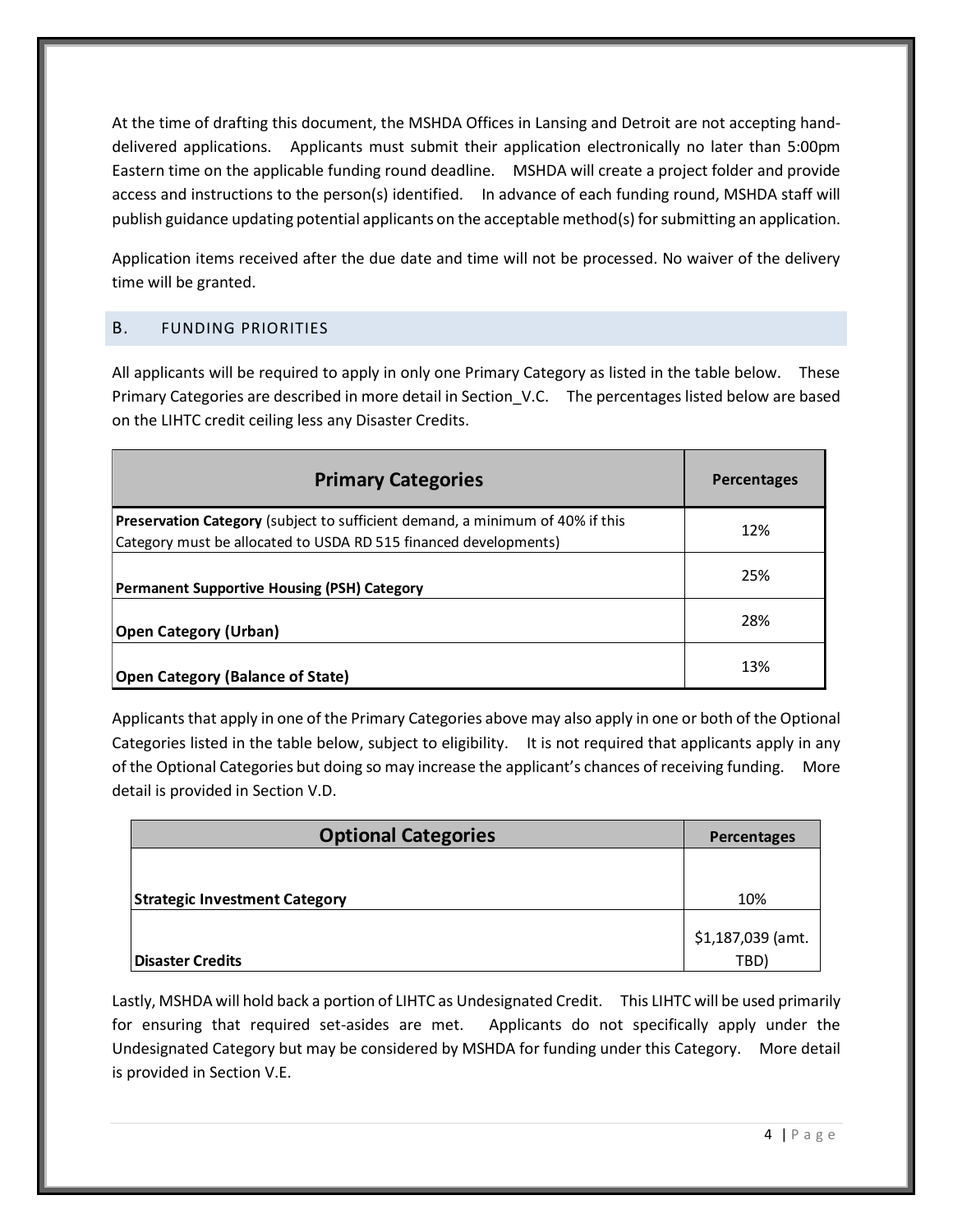## <span id="page-9-1"></span><span id="page-9-0"></span>C. PRIMARY CATEGORIES

# 1. PRESERVATION CATEGORY

This Category is only available in the October 2021 and October 2022 funding rounds. A minimum of 40% of this Category must be allocated to USDA RD 515 financed developments. MSHDA will allocate the first 40% of the preservation credit ceiling to USDA RD 515 financed developments and/or a Tribal housing project located in a Balance of State municipality that meets the requirements of the Native American Housing point criteria according to highest final score and will utilize the 90% rule as stated in Section V.G.3. Once the 40% minimum has been achieved, the remaining LIHTC in this Category will be awarded to the highest scoring projects. All projects must meet the requirements found in [Section](#page-14-3)  [VII.B.,](#page-14-3) [Exhibit II,](#page-26-4) and follow the process outlined below:

For a preservation project to be eligible to apply for 9% LIHTC, the applicant must first submit documentation to MSHDA in order to evaluate whether it is likely to be competitive under the MSHDA Gap Financing Program (this requirement does not apply to existing United States Department of Agriculture Rural Development ("USDA RD") financed preservation projects that are composed of 49 units or less). To perform its evaluation, MSHDA will consider the following:

- 1. The financial viability of a project based on the pro-forma analysis, site, and preliminary market analysis.
- 2. The overall capacity and experience of the development team.
- 3. The likelihood that the project will be competitive and be able to proceed with the funds available in the Gap Financing Program. MSHDA will primarily evaluate a project's soft to hard debt ratio.

Following the analysis above, MSHDA will determine whether a project is eligible for the Gap Financing Program or 9% LIHTC round. If, based on MSHDA's determination, a preservation project is unlikely to be competitive in the Gap Financing Program; the project will be eligible to submit for consideration as part of a 9% funding round under the Preservation Category.

An applicant may be evaluated by MSHDA at any time as long as the submission of the required documentation takes place no later than the Preservation Level 1 Review Due Date listed in the table in Section V.A. In order to complete the review outlined above, the applicant must submit the Notice of Intent to Apply package found on MSHDA's Multifamily Direct Lending Program webpage. MSHDA's determination of the project as it relates to this assessment and the project's eligibility for 9% LIHTC will be good for a period of one year provided that there are no changes made to the project that would cause it to be materially different from what was originally reviewed under the determination. After one year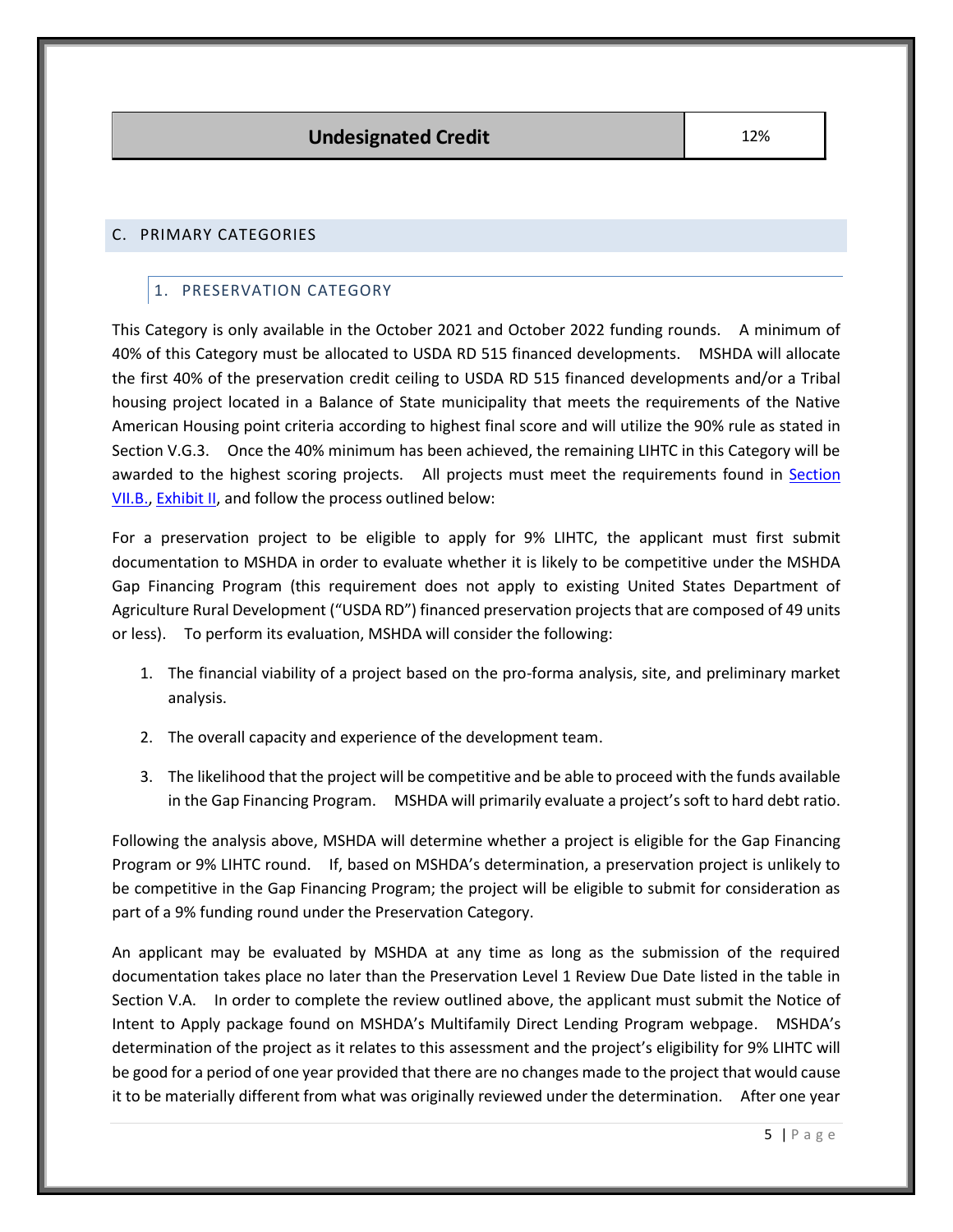or in the case where there are material differences in the application, another assessment would need to be made by MSHDA to determine a project's eligibility for future 9% LIHTC funding rounds. The term "material differences" generally includes, but is not limited to, any differences in land and building costs, site work and hard construction costs, soft costs, income projections, operating expense projections, replacement reserve projections, equity pricing, soft sources, seller financing, and any other funding sources from interim operations or transfers of existing escrows. Programmatic differences between the 9% LIHTC Program and MSHDA Gap Financing Program regarding developer fee calculations, financing fees, and capitalized reserve requirements will generally not be considered differences in these areas to be material differences if they are solely a result of the project taking advantage of differing program requirements.

## <span id="page-10-0"></span>2. PERMANENT SUPPORTIVE HOUSING (PSH) CATEGORY

Allocated to projects setting aside at least the greater of 10 units (Balance of State) or 15 units (Urban) or 35% of the units in the development for new tenants that are PSH-eligible or that are preserving an existing PSH project for which the project will remain a PSH project; and that also meet the requirements of Addendum III. A project that has more than 75 PSH units is not eligible without a waiver from MSHDA. Projects meeting the definition of a PSH project, according to the Addendum III, must be submitted in this Category.

## <span id="page-10-1"></span>3. OPEN CATEGORY (URBAN)

Allocated to projects located in "Urban" areas not meeting the requirements for either the Preservation Category or the PSH Category. Please see detailed map located in Tab GG for areas delineated as "Urban".

# <span id="page-10-2"></span>4. OPEN CATEGORY (BALANCE OF STATE)

Allocated to projects located in "Balance of State" areas not meeting the requirements for either the Preservation Category or the PSH Category. Please see detailed map located in Tab GG for areas delineated as "Balance of State".

## <span id="page-10-4"></span><span id="page-10-3"></span>D. OPTIONAL CATEGORIES

# 1. STRATEGIC INVESTMENT CATEGORY

Projects applying in any of the four Primary Categories above can also apply in this Strategic Investment Category by submitting the documentation necessary to satisfy the requirements outlined in [Exhibit III](#page-29-0) attached hereto. Projects funded under this Strategic Investment Category will not be subject to the standard Scoring Criteria and will be evaluated based on **[Exhibit III](#page-29-0)** and the applicable threshold requirements. If MSHDA determines that not all of the LIHTC under this Strategic Investment Category will be used, the credit will be moved to the "Undesignated Credit" below. Projects that apply under the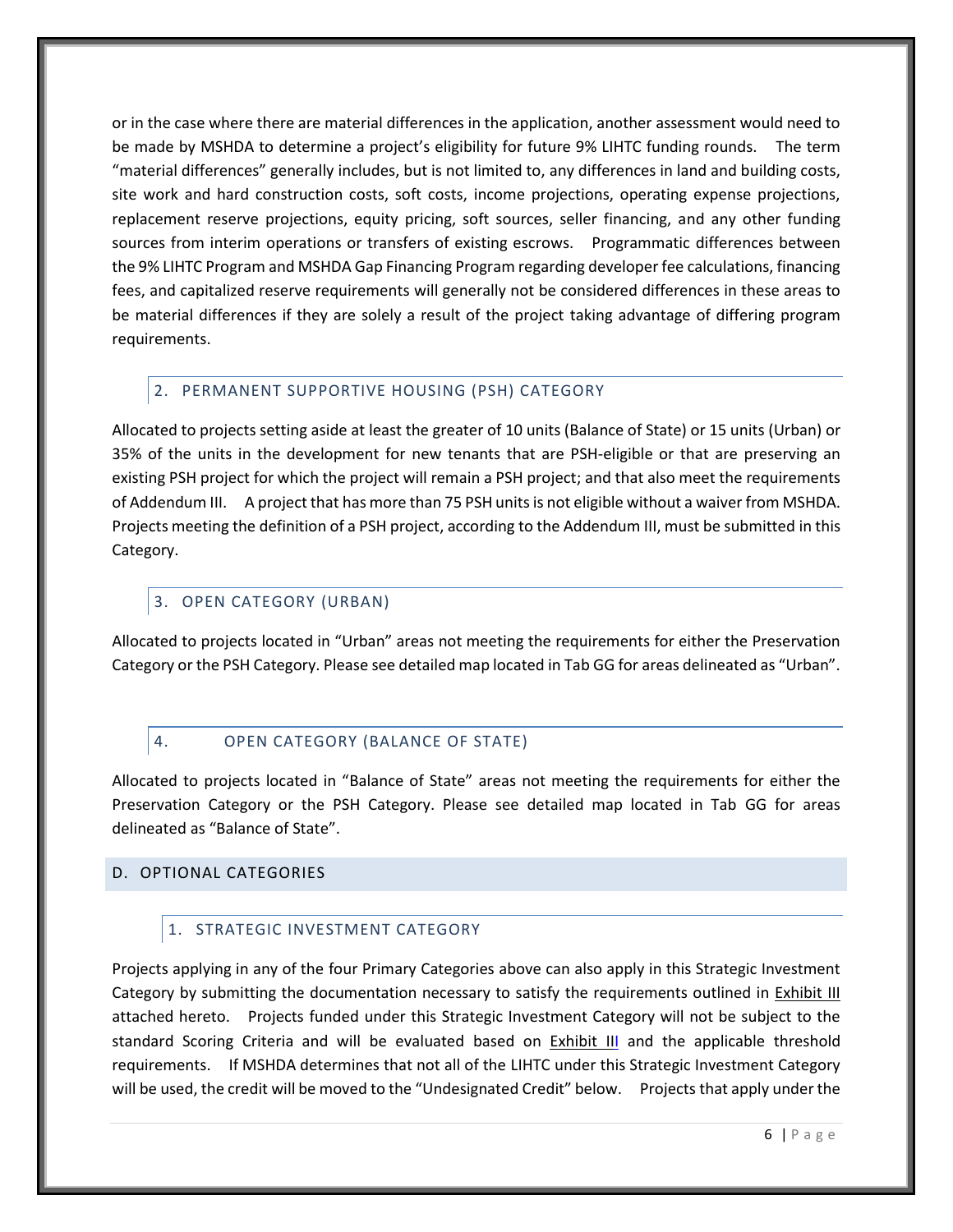Strategic Investment Category and one of the Primary Categories will be first considered for funding from the Primary Category it qualifies under.

# 2. DISASTER CREDIT CATEGORY

<span id="page-11-0"></span>The Consolidated Appropriations Act of 2021 provided Michigan with disaster credits for the five counties of Arenac, Gladwin, Iosco, Midland, and Saginaw. The amount of Disaster Credits allocated is based on the population of the eligible counties multiplied by \$3.50 and is anticipated to be equal to \$1,187,039. The disaster credits are a one-time increase and are available for Michigan to allocate in either calendar year 2021 or 2022. More federal guidance may be forthcoming regarding the exact population factor to utilize in calculating the disaster credits. The disaster credits may be used in any of the five counties. MSHDA will use its discretion to allocate these funds to the highest scoring project(s) in the five qualifying counties as soon as possible until the LIHTC funds are exhausted.

Projects that are located in one of the five eligible counties and which apply in any of the Primary Categories listed above will automatically be placed in the Disaster Credit Category. Projects eligible to apply in the Disaster Credit Category will be ranked according to total project score (excluding PSH points in Section F of the Scoring Criteria). MSHDA will employ the 90% rule as listed in Section V.G.3 with any remaining LIHTC needed to fully fund a project coming from the Primary Category that it qualifies under. Projects that are eligible under the Disaster Credit Category and one of the Primary Categories will be first considered for funding from the Disaster Credit Category.

# <span id="page-11-1"></span>E. UNDESIGNATED CREDIT

The Undesignated Credit consists of LIHTCs not awarded in other Categories in the April 2022 and April 2023 funding rounds. MSHDA will make awards in the following order:

- a. MSHDA will use its discretion to place projects awarded from the Categories above (including the Strategic Investment Category) into the [Statutory Set-Asides](#page-14-1) below, with the only goal being to fill the Statutory Set-Asides from the projects awarded. A project can only count towards one Statutory Set-Aside even if it qualifies for more than one Set-Aside. If a project qualifies for more than one Statutory Set-Aside, MSHDA will count that project towards the Statutory Set-Aside that best furthers the goal of filling all the Statutory Set-Asides. If any Statutory Set-Asides remain unmet after awards have been made from the Categories above, Undesignated Credit will be used to fill the remaining Statutory Set-Aside(s). If the amount remaining in Undesignated Credit is insufficient to fully fund all the Set-Asides, MSHDA will pull credit forward from future years in order to have enough credit to fully fund the Statutory Set-Asides. Following the conclusion of the funding round, MSHDA will post a list of awards, which will include an indication regarding which Statutory Set-Aside each project was awarded from.
- b. The highest scoring applications (excluding points for PSH in Section F. of the Scoring Criteria).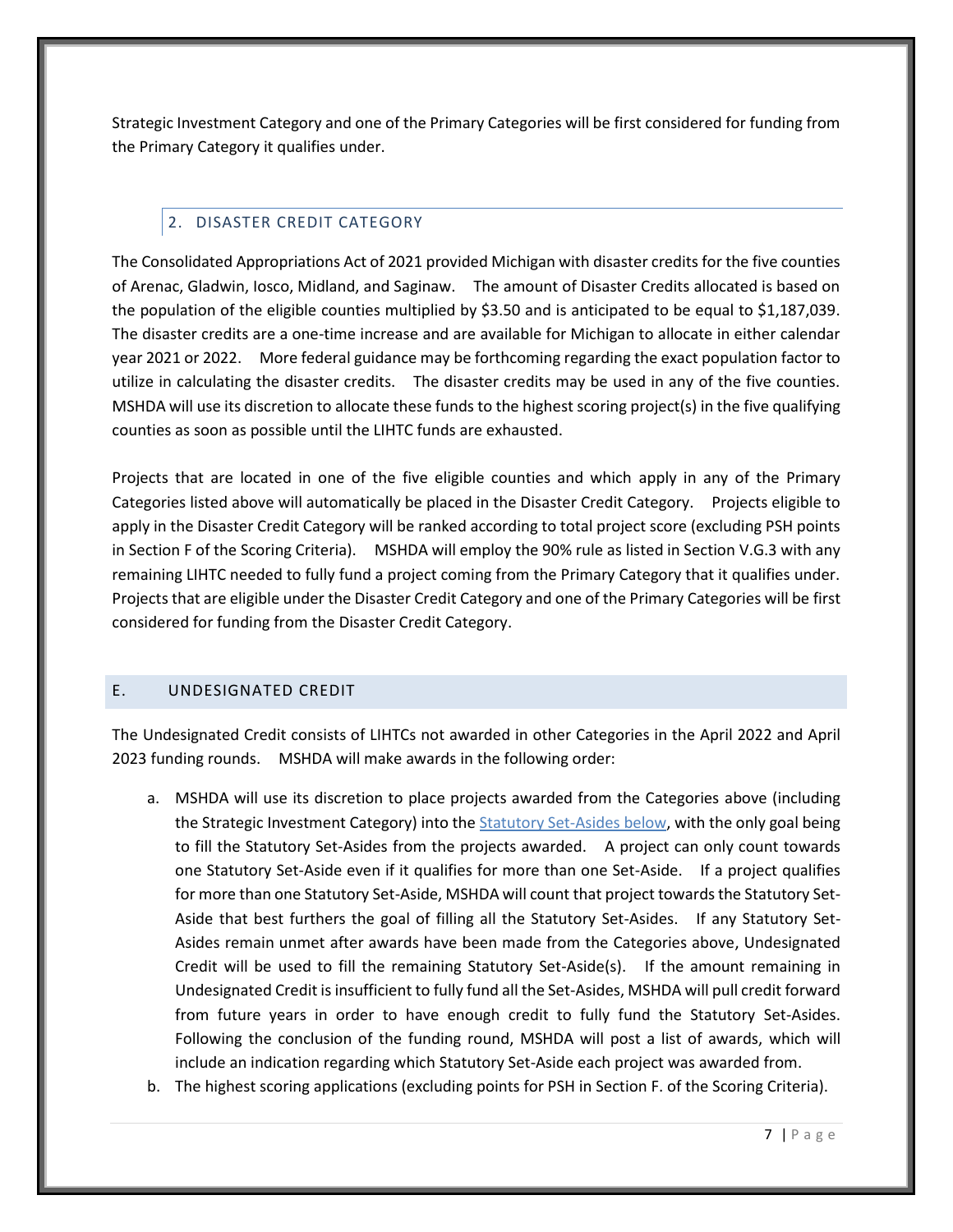PSH projects awarded from the Undesignated Credit will not be eligible to reduce the number of PSH units or make changes which would reduce the points awarded under the PSH section of the scoring criteria.

#### <span id="page-12-0"></span>F. SET-ASIDES

To the extent any Set-Asides have not been met through awards already made, MSHDA will use Undesignated Credit to fulfill the set-asides in the April 2022 and 2023 funding rounds.

- **Nonprofits, 10%** Qualified nonprofit organizations as required by Section 42 of the IRC and that meet the requirements outlined in Addendum I.
- **Rural Housing, 10%** Proposed or existing housing projects that fall into one or more of the following categories: a) financed by a loan guaranteed by Rural Housing Services or a successor agency; b) funded by a federal program for the development of rural housing; or c) is located in an area other than a metropolitan area. A list of Balance of State communities can be found in Tab GG of the Combined Application.
- **Elderly, 10%** Projects in which 100% of the units serve tenants that conform to the federal agency(s) definition of elderly or the MSHDA definition of elderly under the MSHDA Act.
- **Eligible Distressed Areas, 30%** Housing projects in eligible distressed areas, which include proposed or existing housing projects in distressed areas pursuant to MCL 125.1411(u). A list of Eligible Distressed Areas can be found on MSHDA's website at [Eligible Distressed Areas List](http://www.michigan.gov/documents/mshda/mshda_li_ca_17_tab_h_elig_dist_areas_183868_7.pdf)
- **•** Tribal Housing, the lesser of one project or \$1.5 million in LIHTC Designated for projects that meet the requirements of Section B.4 of the Scoring Criteria. If insufficient demand exists to fill this set-aside, the LIHTC will be moved to Undesignated Credit.

*With the exception of the nonprofit set-aside, if the LIHTC allocated falls below the set-aside threshold by October 1 of the year in which that credit amount is authorized, MSHDA may reapportion unallocated LIHTC amounts thereafter.*

## <span id="page-12-1"></span>G. LIHTC ALLOCATION LIMITS

| 1. Maximum award per project:                           | \$1,500,000 |
|---------------------------------------------------------|-------------|
| 2. Maximum award per Principal (annual credit ceiling): | \$3,000,000 |

*LIHTCs in projects with co-developers will count against the per-Principal limit based upon the percentage of interest in the cash-paid (non-deferred) portion of the development fee, including any costs or other fees that would typically be included in and paid from the developer fee as described in [Section X](#page-16-2) below. For example, if co-developers retain a fifty percent (50%) interest each in the cash-paid (non-deferred) portion of the developer fee, fifty percent (50%) of the tax credits will be counted against each of the developer's per-Principal caps. Parties that have an identity of interest may be treated as a single developer (or Principal) for purposes of the cap if MSHDA concludes, based on the relevant facts and circumstances, that the submission of an application by one or more of the applicants is intended, in whole or in part, as a means of circumventing the annual credit ceiling per-Principal cap. If a Principal has not exceeded its annual cap, and there is enough credit under the per Principal cap limits to fund 80% of the proposed project, then MSHDA, in its discretion, may consider 1) fully funding that project; 2) awarding an amount less than the amount requested, but that still makes the project feasible; or 3) awarding only the remaining 80% if it is enough credit to make the project financially viable.*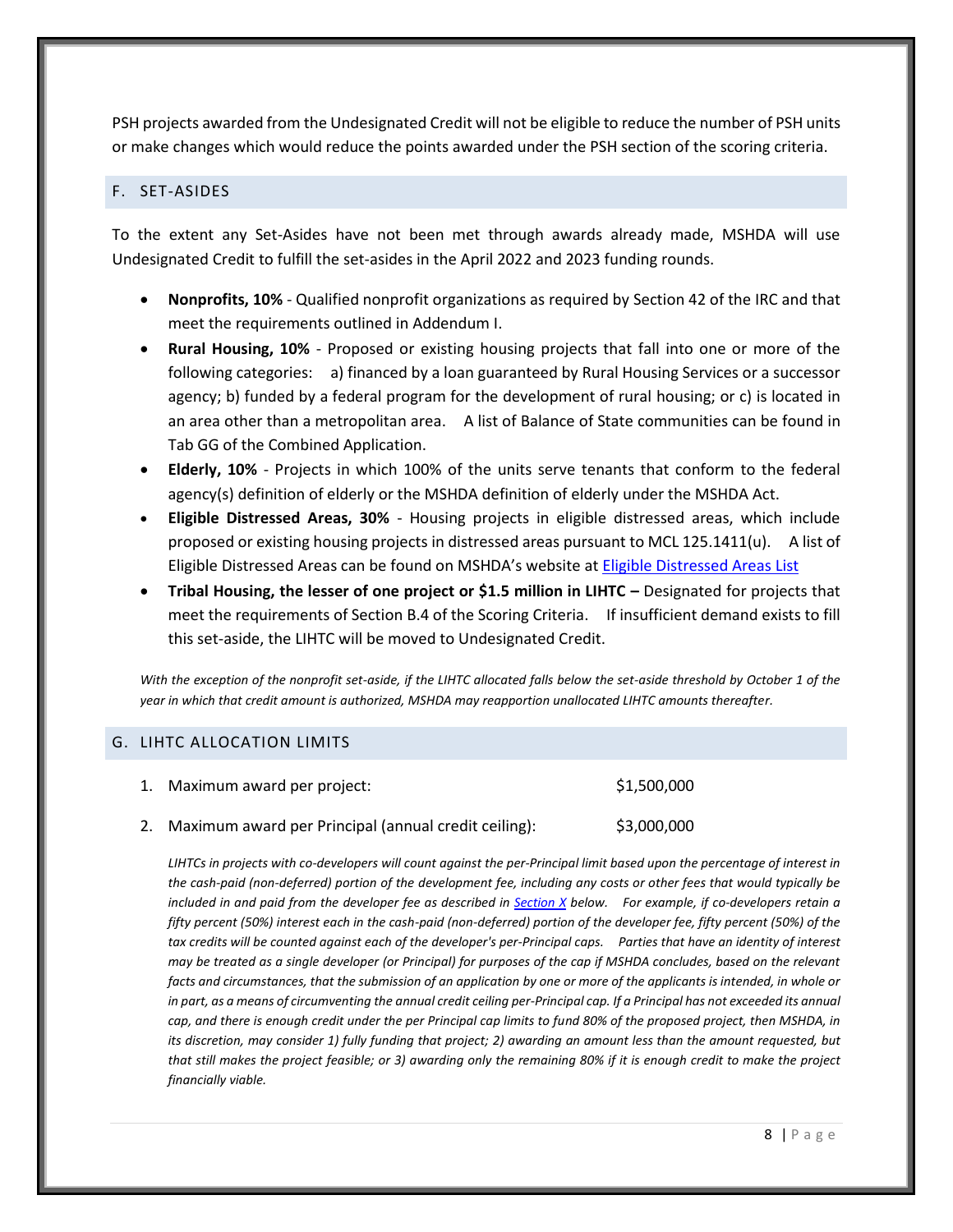For this purpose, a Principal is defined as any person or entity receiving a portion of the development fee, which shall *also be reflected in the Development Team Information portion of the Low-Income Housing Tax Credit Program Application.*

3. If the credit remaining in a Category that is allotted for a specific funding round is sufficient to fund 90% of the credit amount approved for the next highest scoring project in the corresponding Category, MSHDA may 1) consider fully funding that project; or 2) award an amount less than the amount requested, but that still makes the project feasible; or 3) award only the remaining amount of credit to a project if it is shown to be financially viable. Otherwise, MSHDA will either skip the project to fund the next highest scoring project that is financially viable with lesser credit or move the balance of the credit to the Undesignated Credit or the following funding round as applicable, at its sole discretion. In order to fully fund a project, MSHDA may pull LIHTC from the Undesignated Credit or from the amount designated for that specific Category in the April funding round.

#### <span id="page-13-0"></span>H. WAIVER REQUESTS

Applicants seeking a waiver of any QAP provisions (other than alternative underwriting standards) as part of an application for a competitive funding round must submit their request in writing no later than the due date(s) noted in the table in Section V.A. Requests for the use of alternative underwriting standards may be made as part of a funding round submission.

#### <span id="page-13-1"></span>**VI. LIHTC FUNDING ROUND TIMING**

MSHDA will hold two funding rounds for 2022 and 2023 as outlined below and make awards to the highest scoring applications in each of the Categories regardless of the Statutory Set-Aside(s). Any LIHTC not awarded in any of the Categories from the October Funding Round will be moved to the April Funding Round for each respective year. Percentages below are based on the estimated annual LIHTC ceiling less the amount of Disaster Credits.

#### <span id="page-13-2"></span>A. FUNDING ROUND #1: OCTOBER 2021 & 2022 (APPRX 45% OF ANNUAL CREDIT CEILING)

- Preservation Category 12%
- Permanent Supportive Housing Category –12.5%
- Open Urban 14%
- Open Balance of State 6.5%

#### <span id="page-13-3"></span>B. FUNDING ROUND #2: APRIL 2022 & 2023 (APPRX 45% OF ANNUAL CREDIT CEILING)

- Permanent Supportive Housing Category 12.5%
- Open Urban 14%
- Open Balance of State 6.5%
- Undesignated –12%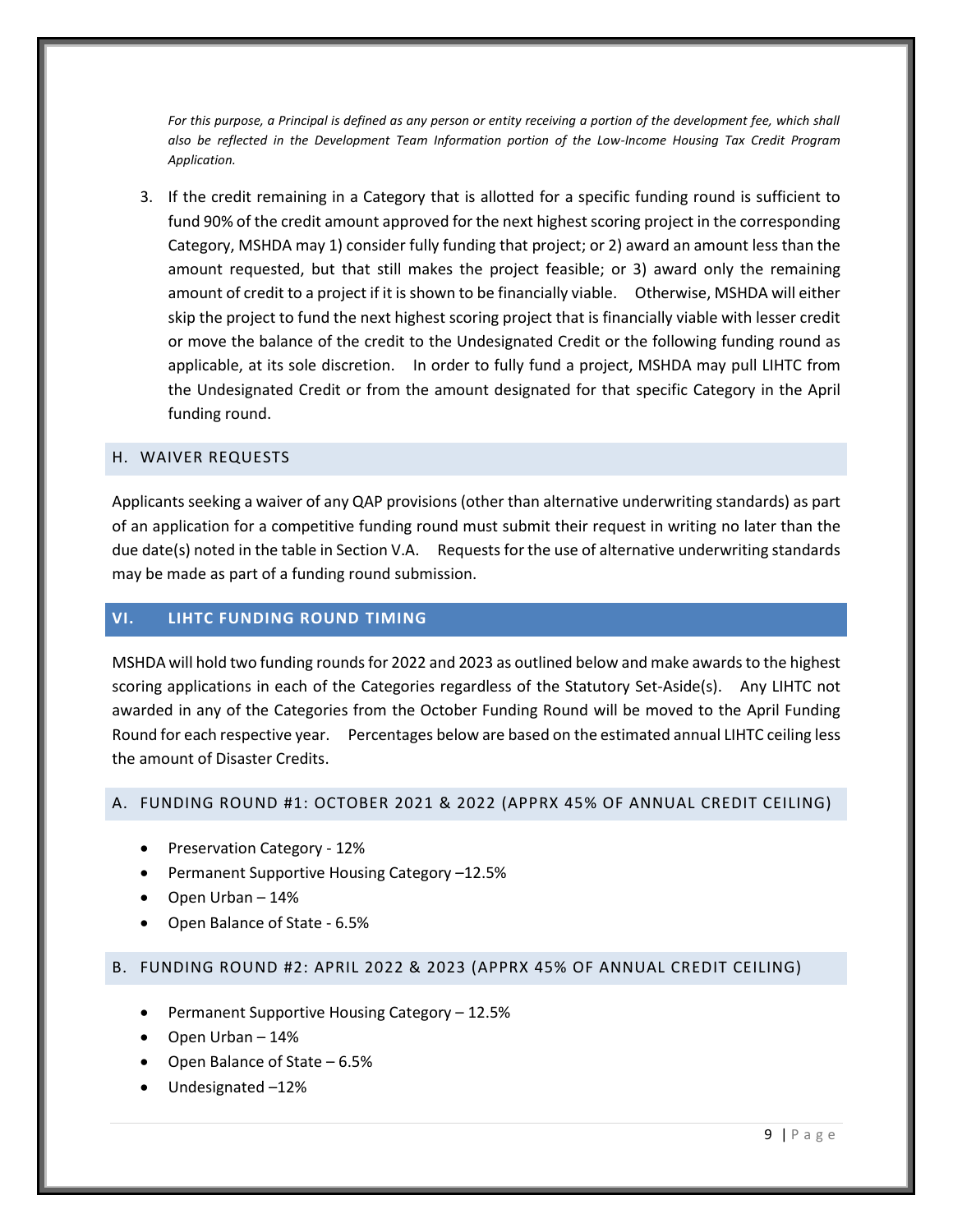## <span id="page-14-0"></span>C. STRATEGIC INVESTMENT CATEGORY - 10%

The Strategic Investment Category may be used to fund qualifying developments from any competitive funding round at any time at MSHDA's discretion. If MSHDA determines that not all of the credit under this Strategic Investment Category will be used, the credit will be moved to the Undesignated Credit in the April Funding Round of the corresponding year.

## <span id="page-14-1"></span>**VII. ELIGIBILITY REQUIREMENTS**

Certain threshold requirements must be met for all projects, unless otherwise stated in any Addenda or Policy Bulletins, or waived. Proposals not meeting threshold requirements will not be processed further.

## <span id="page-14-2"></span>A. GENERAL THRESHOLD REQUIREMENTS

The following Threshold requirements, described in greater detail i[n Exhibit I](#page-21-0) attached hereto, will apply to all projects:

- 1. [Application Completeness](#page-21-1)
- 2. [Project Narrative](#page-21-1)
- 3. [Site Control](#page-21-6)
- 4. [Zoning](#page-21-7)
- 5. [Utilities](#page-21-8)
- 6. [Market Study](#page-22-4)
- 7. [Environmental](#page-22-5)
- 8. [Title Insurance Commitment](#page-22-2)
- 9. [Financing](#page-22-6)
- 10. [Acquisition Transfer](#page-23-0)
- 11. [Equity Investor Letter](#page-23-3)
- 12. [Green Policy](#page-23-4)
- 13. [Development Team Capacity](#page-24-0)
- 14. [Affirmative Fair Housing Marketing Plan](#page-24-1)
- 15. [Ownership Formation](#page-25-0)
- 16. [Waiver of Qualified Contract](#page-25-5)
- 17. [Vouchers and Public Housing](#page-25-2)
- 18. [MSHDA Financing Signage](#page-25-3)
- 19. [Minimum Hard Construction Costs](#page-25-4)
- 20. Maximum Total Development Cost Per Unit Limit
- 21. Trade Payment Breakdown
- 22. [Michigan Products](#page-26-1)
- 23. [Phased Developments in the Same Building](#page-26-3)
- <span id="page-14-3"></span>B. THRESHOLD REQUIREMENTS – PRESERVATION PROJECTS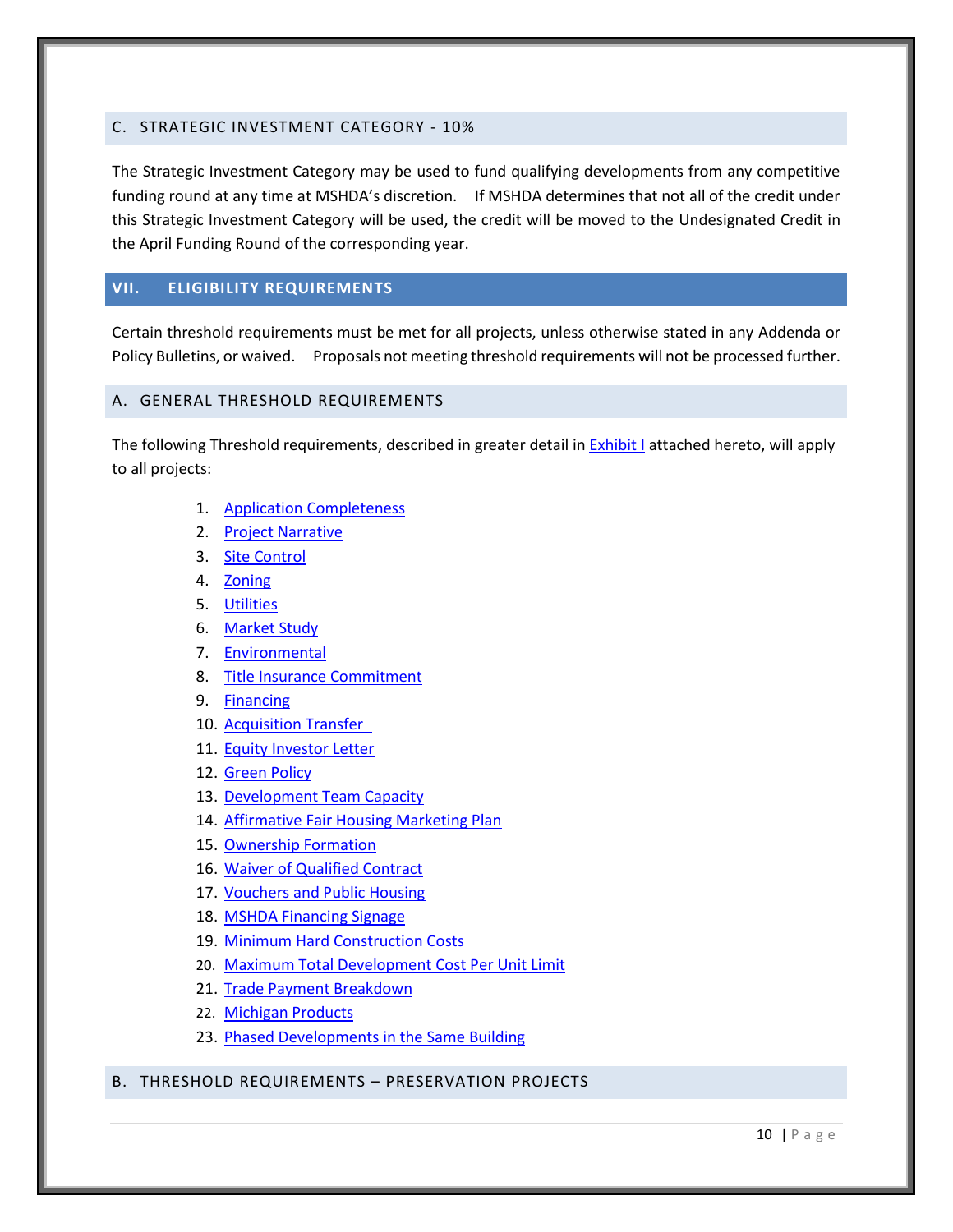'Preservation' applies to rental properties, which are currently subject to a low-income use restriction. Adaptive reuse projects, entirely vacant residential buildings, and Permanent Supportive Housing projects will be ineligible to apply under the Preservation category. Only Preservation projects that meet this definition and the threshold requirements outlined in **Exhibit II** attached hereto, in addition to the General Threshold Requirements may receive points for Preservation and apply under the Preservation Category.

#### <span id="page-15-0"></span>**VIII. SELECTION CRITERIA**

MSHDA will evaluate applications for LIHTC in accordance with the requirements of federal and state law and the QAP **Scoring Criteria** (including any related Policy Bulletins and Addenda) based on the Scoring Criteria. Under no circumstances will any application scoring process give rise to an entitlement or legal right to an allocation of LIHTCs. The allocation of LIHTCs shall be entirely at the discretion of MSHDA.

#### <span id="page-15-1"></span>A. HOUSING IN AREAS OF OPPORTUNITY & OTHER NOTES

Many of the policies in the QAP are designed with the intent of ensuring that affordable housing is available in areas of high opportunity.

The following are key criteria:

- 1. Proximity to Transportation
- 2. Proximity to Amenities
- 3. Developments near Downtowns/Corridors
- 4. Education, Health and Well-Being, and Economic Security
- 5. Community Revitalization Plan Areas
- 6. Household Overburdened Area

Additionally, on March 7, 2013, the Violence Against Women Reauthorization Act (VAWA) of 2013 was signed into law. The reauthorization contained several updates to the housing provisions including a number of legal obligations for owners and managers of rental properties funded by LIHTC. The Authority is committed to working closely with property owners to ensure onsite compliance and enforcement when necessary.

#### <span id="page-15-2"></span>B. TIEBREAKERS

If two projects have identical scores, MSHDA will select between them in order of: lowest actual amount of credit per 9% LIHTC unit; highest sum total score under Section A. Opportunity Criteria of the Scoring Criteria; lowest average targeted area median income level in the project.

#### <span id="page-15-3"></span>C. RE-EVALUATION PROCESS

Within 7 days of MSHDA posting a list of awards to its website, an applicant may ask MSHDA in writing to re-evaluate a specific portion of an application. For purposes of this re-evaluation, MSHDA will not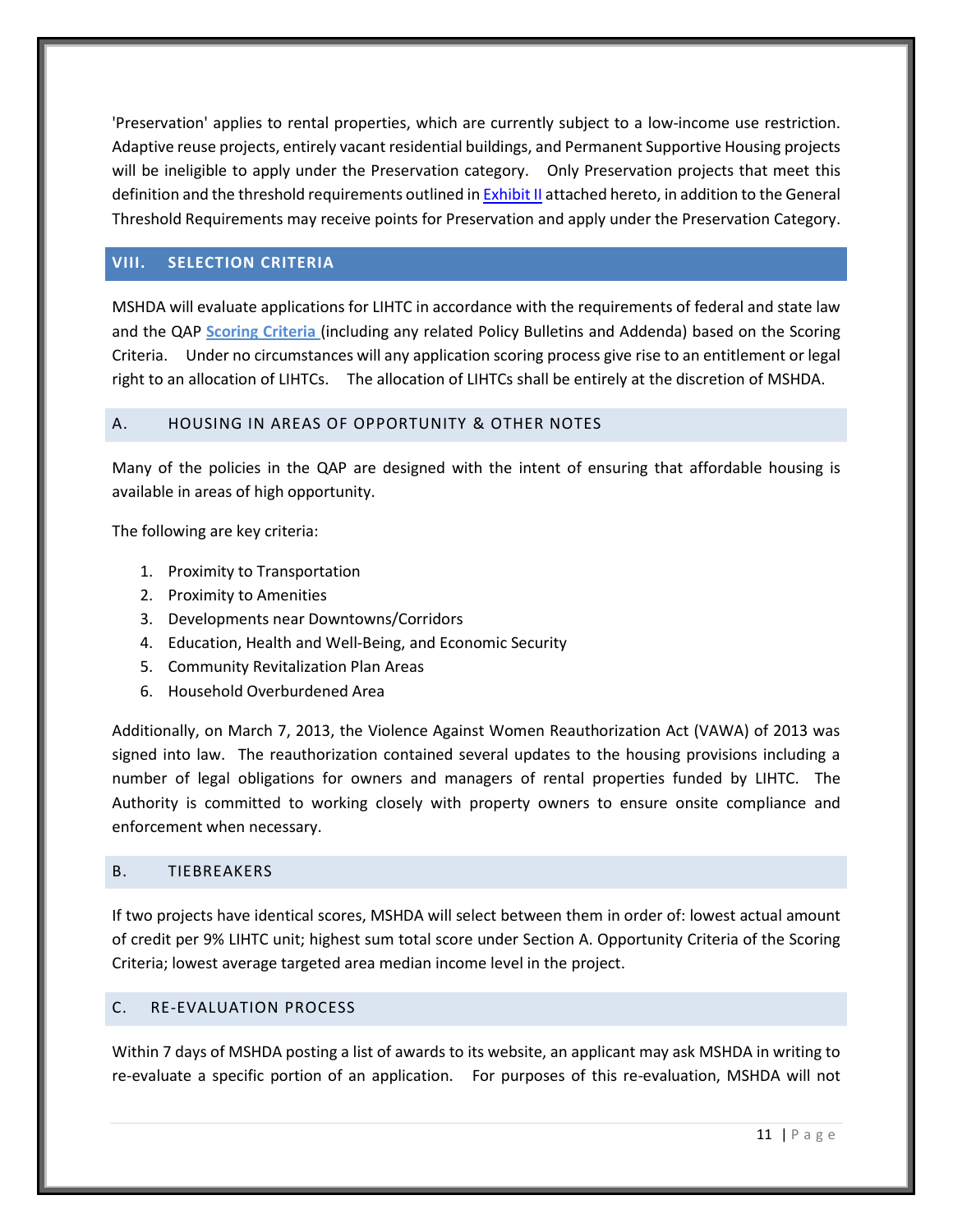consider any additional documentation that was not provided with the application but may consider information intended to clarify portions of the application. MSHDA, in its sole discretion, will determine whether or not the re-evaluation warrants a LIHTC award.

## <span id="page-16-0"></span>**IX. UNDERWRITING STANDARDS & APPLICATION OF BASIS BOOST**

MSHDA's determination of the LIHTC amount and underwriting does not constitute a representation or warranty as to a project's feasibility or viability. See **[Exhibit IV](#page-30-0)** attached hereto for further information on underwriting process and standards.

# <span id="page-16-1"></span>A. APPLICATION OF BASIS BOOST

Properties meeting any of the criteria found in [Exhibit V](#page-32-0) attached hereto are eligible for a basis boost up to the percentages listed therein, although they are still subject to the usual evaluation of minimum credits needed to achieve feasibility.

# <span id="page-16-2"></span>**X. FEE LIMITS**

## <span id="page-16-3"></span>A. DEVELOPMENT FEES

The total amount of any developer fees, developer guaranty fees, and consulting fees (excluding fees to a third party, non-related construction manager included and paid from the construction contract), will be no more than the maximum development fee allowed as outlined below.

## <span id="page-16-4"></span>1. DEVELOPMENT FEE - TAX-EXEMPT BOND FINANCED PROJECTS

For projects financed with tax-exempt bonds eligible for 4% credit, the maximum development fee shall be calculated as follows:

- a. For projects of 49 units or fewer, the development fee will be the sum of the following:
	- i. 7.5% of acquisition costs
	- ii. 7.5% of project reserves
	- iii. 20% of all other development costs, excluding developer fee, developer overhead, and developer consulting fee.
- b. For projects of 50 units or more, the development fee will be the sum of the following:
	- i. 7.5% of acquisition costs
	- ii. 7.5% of project reserves
	- iii. 15% of all other development costs, excluding developer fee, developer overhead, and developer consulting fee.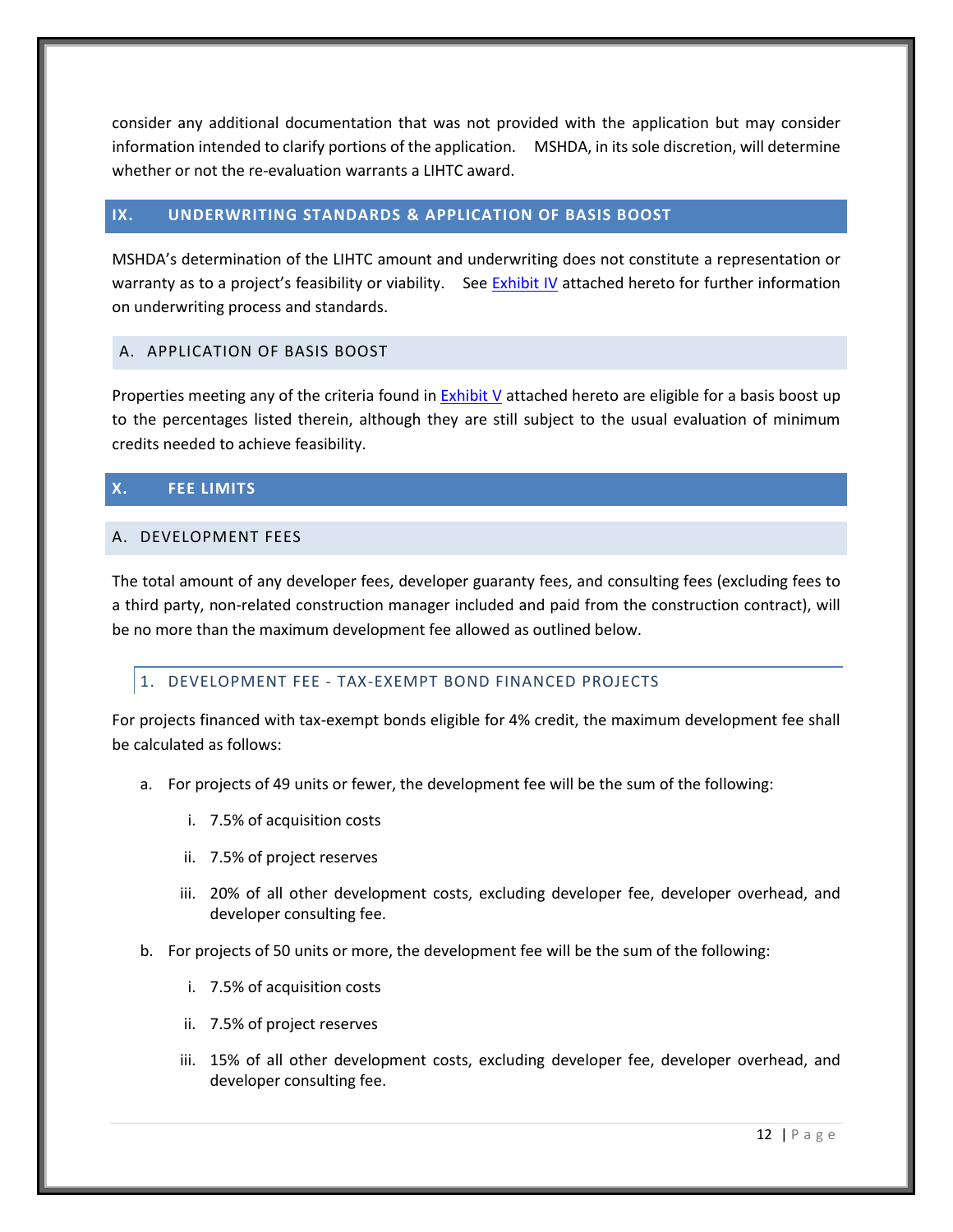NOTE FOR TAX-EXEMPT BOND FINANCED PROJECTS: for purposes of sizing the amount of gap financing that the project is eligible to receive, the maximum developer fee will be based on the lesser of the applicable calculation outlined above or \$2,100,000.

## <span id="page-17-0"></span>2. DEVELOPMENT FEE – 9% LIHTC PROJECTS

For all 9% LIHTC projects, the maximum development fee shall be the lesser of \$1,500,000 or the sum of the following:

- a. 7.5% of acquisition costs
- b. 7.5% of project reserves
- c. 15% of all other development costs, excluding developer fee, developer overhead, and developer consulting fee.

# <span id="page-17-1"></span>3. DEVELOPMENT FEE – OTHER LIMITATIONS

The following limitations also apply:

- a. If either a new building or physical structure is split into two or more phases, or an existing project, building, or physical structure is split into two or more phases, the aggregate 9% LIHTC development fee for all phases shall not exceed the limitations stated above.
- b. For projects involving acquisition and rehabilitation, an amount equal to at least 5% of the acquisition cost of the land and building(s) must be allocated to the acquisition (and the acquisition eligible basis, if applicable) for purposes of attribution to the development fee.
- c. Up to 50% of the total development fee can be deferred to cover a gap in funding sources. If the application proforma indicates that cash flow is insufficient to repay the deferred development fee within 15 years, the Applicant must provide an explanation in the narrative as to how the deferred development fee will be repaid.

## <span id="page-17-2"></span>B. CONSTRUCTION CONTRACT ITEMS

- General Requirements 6% of construction costs, exclusive of builder profit, builder overhead and general requirements.
- Builder Overhead 2% of construction costs, exclusive of builder profit and builder overhead.
- Builder Profit 6% of construction costs, exclusive of builder profit.

## <span id="page-17-3"></span>C. CONSTRUCTION MANAGEMENT

Payments to a construction manager or a consultant serving a similar capacity (as determined by MSHDA) included in the construction contract are subject to the General Requirements, Builder Overhead, and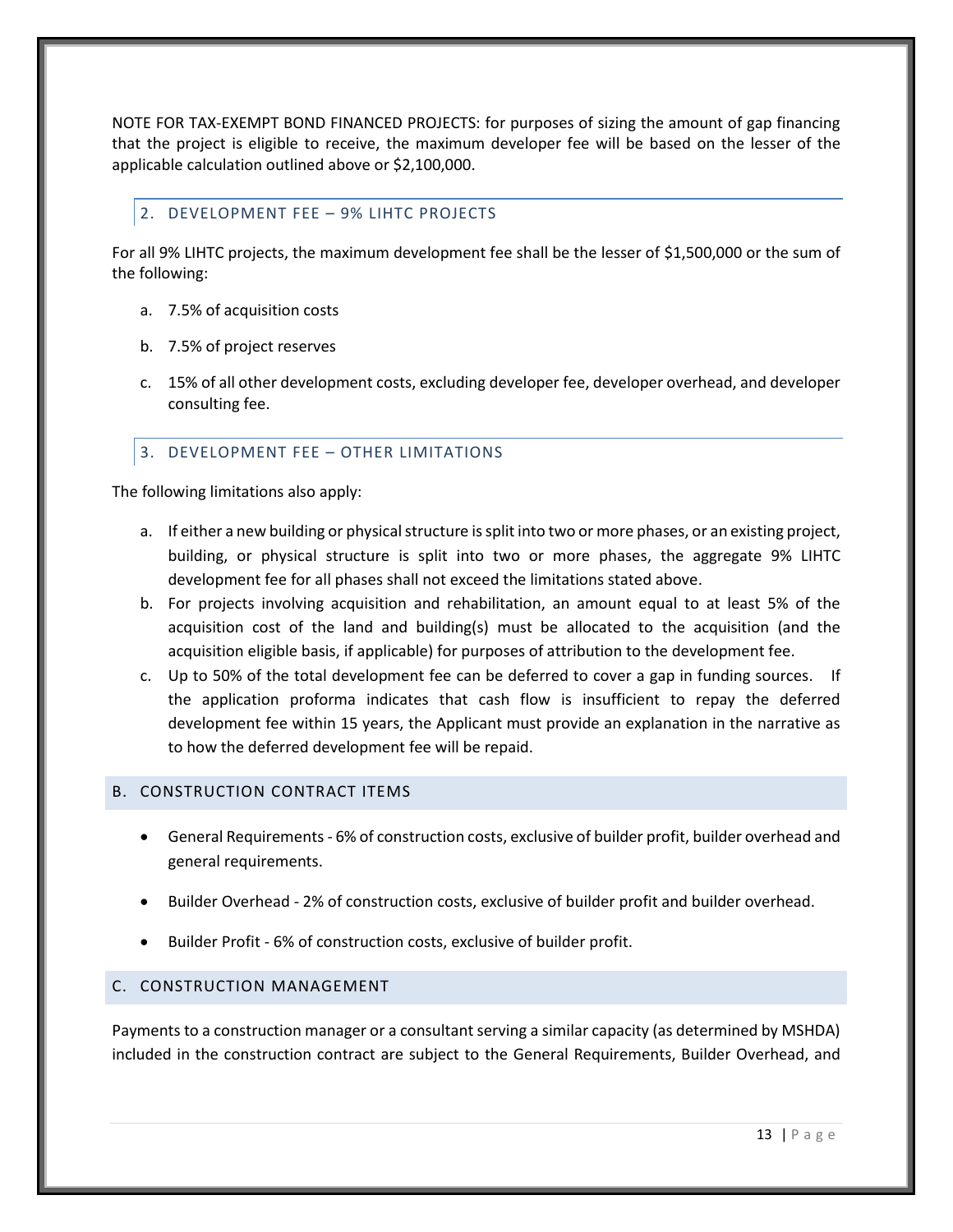Builder Profit fee limits. Otherwise, such amounts are part of the development fee. MSHDA will deduct excess fees from total development costs when performing the gap calculation.

#### <span id="page-18-0"></span>D. IDENTITY OF INTEREST FEES

If an identity of interest exists between the Applicant and the General Contractor, any incentive fees are included in the limitations above. A general contractor may be entitled to additional overhead and profit when acting as a subcontractor as long as the amounts are within industry standards (as determined by MSHDA). The general contractor's overhead, profit, and general requirements included as allowable project costs are limited to the percentages noted above.

## <span id="page-18-1"></span>**XI. FIRST EVALUATION AND AWARD OF RESERVATIONS**

Applications will only be evaluated if MSHDA determines that the application is in a position to be competitive for an award of credit.

Following a LIHTC award, project owners must move forward with closing on financing sources and commencement of construction in a timely manner. Owners must submit progress reports to MSHDA regularly. Failure to submit accurate progress reports on a timely basis may result in negative points on future applications or a loss of the award.

## <span id="page-18-2"></span>**XII. SECOND EVALUATION**

All projects receiving an allocation of 9% LIHTC must provide evidence, acceptable to MSHDA and in accordance with any applicable federal regulations, from a Certified Public Accountant that the taxpayer has incurred 10% of the project's reasonably anticipated basis within 12 months of the allocation date. MSHDA will also conduct a financial review according to the procedures described in [Exhibit IV.](#page-30-0)

In conjunction with meeting the 10% test, owners must submit the items in the [10% Certification](http://www.michigan.gov/mshda/0,4641,7-141-5587_5601-134725--,00.html) Exhibit [Checklist.](http://www.michigan.gov/mshda/0,4641,7-141-5587_5601-134725--,00.html) Failure to provide such documentation may result in the allocation being rescinded.

## <span id="page-18-3"></span>**XIII. FINAL EVALUATION**

MSHDA will further evaluate the project prior to issuance of IRS Form 8609. Owners must request a LIHTC Regulatory Agreement no later than November 1st of the year a project is placed in service.

Owners also must submit acceptable evidence of the items listed on the [LIHTC Placed in Service Exhibit](http://www.michigan.gov/mshda/0,4641,7-141-5587_5601-134727--,00.html)  [Checklist](http://www.michigan.gov/mshda/0,4641,7-141-5587_5601-134727--,00.html) no later than February 1st of the year after the project is placed in service.

## <span id="page-18-4"></span>**XIV. HOUSING CHOICE VOUCHERS**

This QAP awards LIHTC through a competitive process that can also serve as a form of competitive selection for purposes of applications for project-based vouchers and other forms of assistance. MSHDA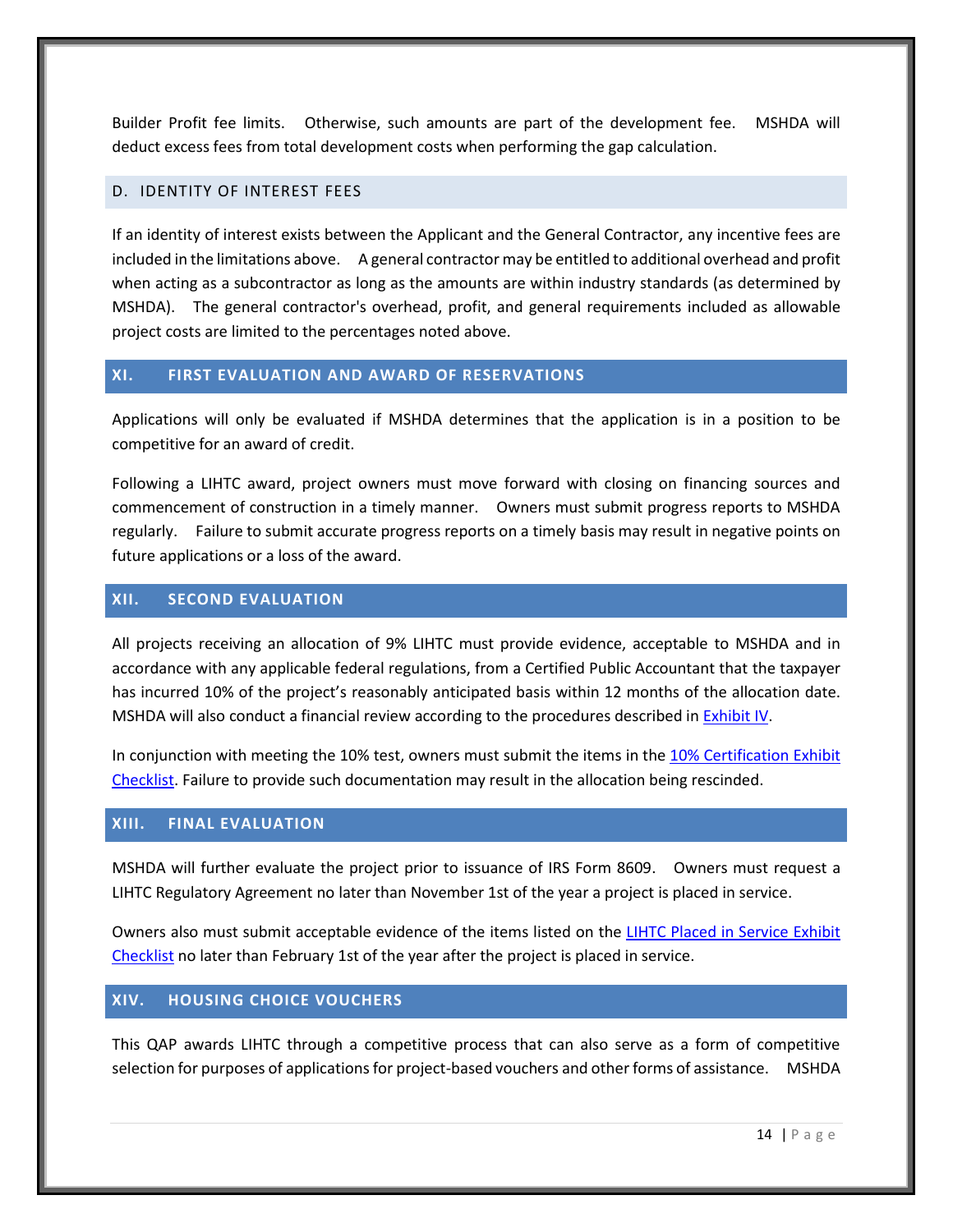will continue to make project-based vouchers available on a case-by-case basis to projects that agree to set-aside at least five PSH units.

#### <span id="page-19-0"></span>**XV. PROJECT OR DEVELOPMENT TEAM CHANGES**

Owners will not be allowed to make changes to a project that would result in a change to any of the specific items for which points were awarded, unless extraordinary and well-documented circumstances would warrant it. Any such changes to a project that require a re-scoring or re-evaluation which causes the project's position to fall below its original position may cause the allocation of LIHTC to be rescinded or an assessment of negative points on future applications.

Additionally, Reservations, and/or Carryover Allocations are non-transferable either to another entity or within the same entity where there is a change in control or general partner interests, except with the express written consent of MSHDA, it being the explicit intention of the QAP to prevent one party from obtaining such a Reservation and/or Carryover Allocation in order to sell or broker its interest in the proposal (except for syndication purposes). Because all representations made with respect to the owner, applicant, developer or related party or entity, or any member of the development team, their experience and previous participation are material to the evaluation made by MSHDA, it is not expected that MSHDA's consent will be granted for such transfers unless a new application is submitted and scores no less than the original application, and the transfer is a benefit for the project.

## <span id="page-19-1"></span>**XVI. EXCHANGE OF CREDIT**

MSHDA may allow an owner to return an allocation and may issue a Carryover Allocation without competing. MSHDA will evaluate such requests as a facts and circumstances test. Owners will be charged a fee equal to 10% of the annual LIHTC award.

## <span id="page-19-2"></span>**XVII. FEES**

All applications must be accompanied by a check or money order in an amount equal to \$45 for each proposed low-income unit, with a \$2,500 maximum limit. This fee is non-refundable and must be paid in each funding round in which a project is seeking to be scored and/or evaluated. A fee of \$100 will be assessed each time a check is returned to MSHDA for non-sufficient funds.

For any project that receives an award, MSHDA will charge a fee equal to 6.5% of the annual LIHTC dollar amount reserved for a project. Owners will pay a sum equal to 2% of the annual LIHTC dollar amount at the time of Reservation. The remaining 4.5% shall be paid at the time of the 10% Certification.

In addition to the fees listed above, MSHDA may establish such other fees as may be necessary to effectively administer the program. Such fees may include, but are not limited to, charges to process waiver requests, changes in ownership, and site visits. MSHDA shall publish a schedule of such fees 60 days prior to implementation (se[e Fee Schedule Policy Bulletin\)](http://www.michigan.gov/documents/mshda/mshda_li_ca_32_tab_w_lihtc_policy_bulletins_183888_7.pdf).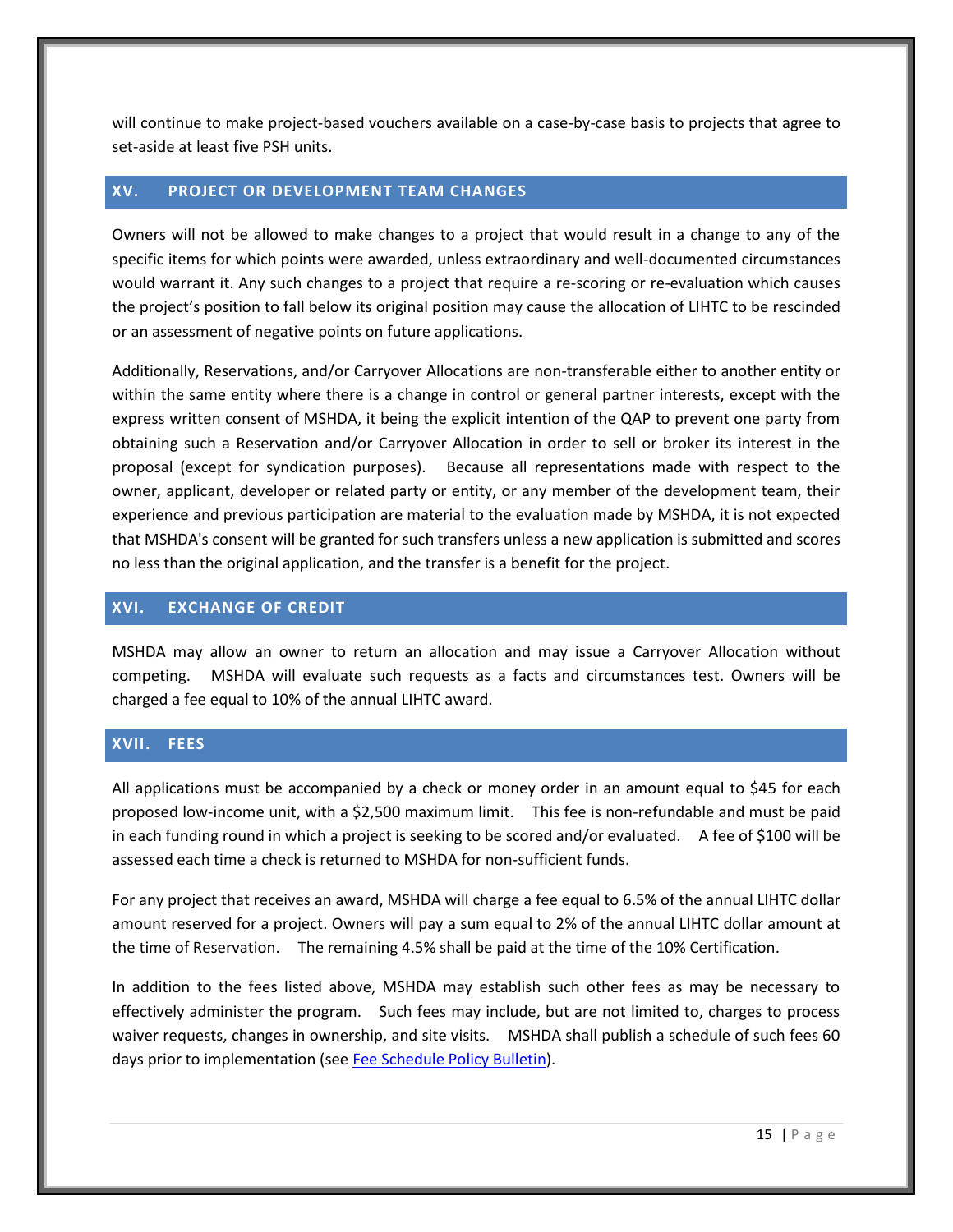All units must pay the sum of \$475 per low-income unit. Such amount will cover the initial 15-year compliance monitoring period and is payable prior to issuance of Form 8609. Also, a fee of \$25 per LIHTC unit will be charged annually during the extended use period.

MSHDA will assess a fee of \$100 if an owner fails to have a representative present for a scheduled tenant file audit and/or physical inspection which results in the inability to conduct the file audit and/or physical inspection.

MSHDA will assess a fee of \$50 per unit for significant and repeated noncompliance issues.

Failure to submit any compliance or inspection fee is deemed non-compliance.

Compliance monitoring fees are subject to change based on changes in costs associated with administration of the compliance monitoring function by MSHDA and other changes in MSHDA and/or IRS mandated monitoring requirements.

## <span id="page-20-0"></span>**XVIII. COMPLIANCE MONITORING**

Owners receiving an allocation of LIHTC shall be required to meet minimum compliance requirements and to follow the requirements outlined in MSHDA's [LIHTC Compliance Manual,](http://www.michigan.gov/mshda/0,4641,7-141-8002_26576_26578---,00.html) which is available on MSHDA's website. Please see [Exhibit VI](#page-33-0) attached hereto for further compliance monitoring requirements.

## <span id="page-20-1"></span>**XIX. COMMITMENT TO DIVERSITY, EQUITY, AND INCLUSION**

One of MSHDA's guiding principles is the pursuit of equitable housing outcomes for underserved populations. A second guiding principle is to use reliable data to support our mission and goals. With those in mind, there is a commitment to adding data collection and analysis, which may include but is not limited to a racial equity impact assessment, to the ongoing QAP and LIHTC review processes, with the intent of using that data to make future changes to the QAP, Scoring Criteria, and other program documents to best grow equity within the state. This is the critical first step to understanding the issues that exist in this area and to develop targeted and intentional policies that will work to address those issues. As a matter of process, beginning with the October 1, 2021 funding round MSHDA staff will make revisions and additions to the LIHTC Program Application that will allow necessary data to be collected going forward. Additionally, MSHDA staff will utilize the data available in its existing portfolio of developments to inform and assist with the analysis.

## <span id="page-20-2"></span>**XX. COMBINED APPLICATION, POLICY BULLETINS AND ADDENDA**

Additional program requirements are set forth in the Policy Bulletins, MSHDA's Combined Application, and the applicable Addenda. MSHDA may modify these at its discretion following notice to the public.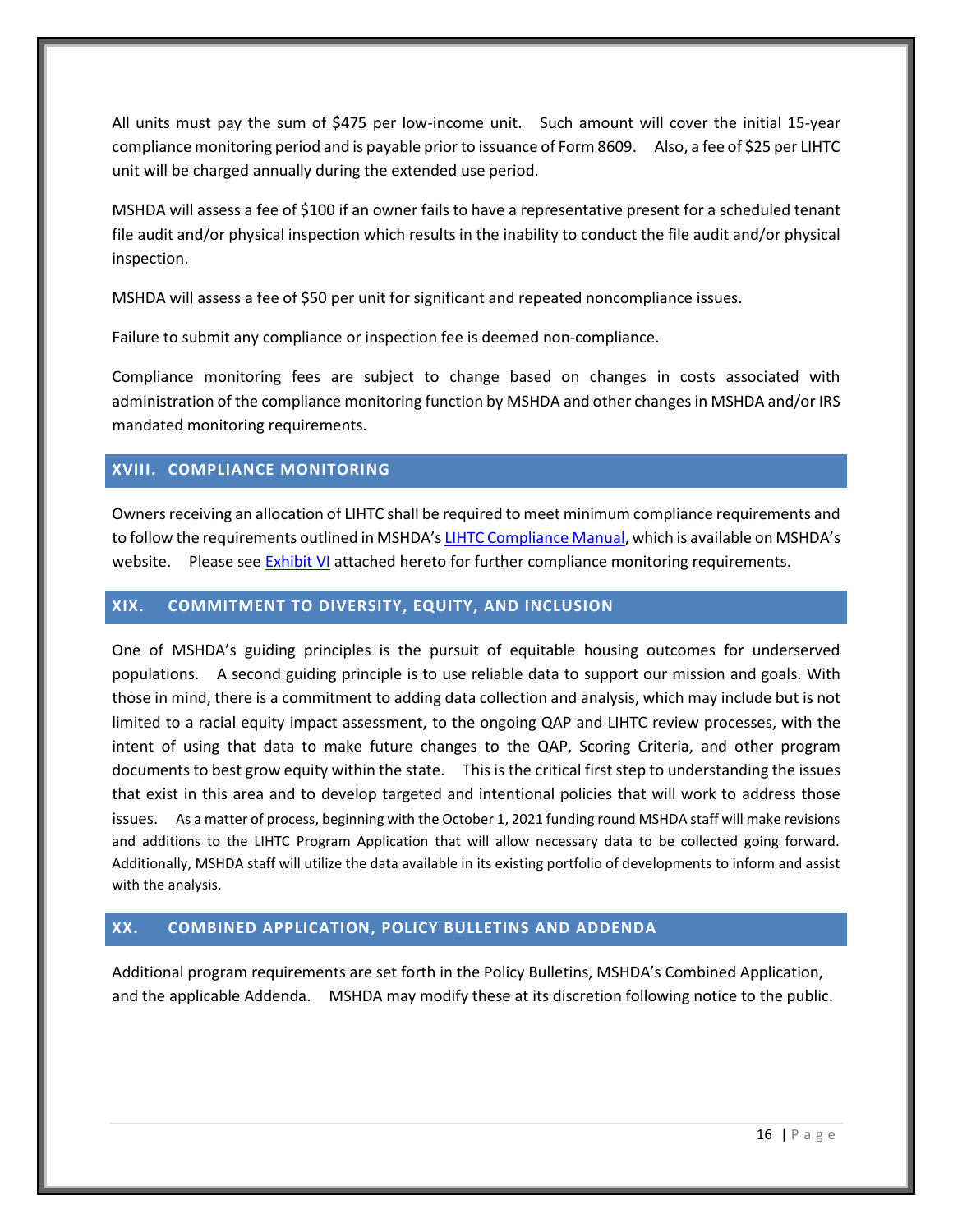#### **EXHIBIT I – GENERAL THRESHOLD REQUIREMENTS**

## <span id="page-21-1"></span><span id="page-21-0"></span>I. APPLICATION COMPLETENESS

Submission of a complete and consistent application includes, but is not limited to, a fully completed LIHTC Excel Application following application instructions, the required application fee, and all applicable exhibits. MSHDA will reject applications with multiple material errors in documentation, incomplete information, and/or general inconsistencies. Decisions under this threshold requirement are intentionally made on a subjective basis and are entirely under MSHDA's discretion.

#### <span id="page-21-2"></span>II. PROJECT NARRATIVE AND MAP

A narrative description which includes, at a minimum (as applicable), the type of project; location; prior LIHTC status, if any; type of financing; tenants served; bedroom mix; local, any federal or state subsidies; number of jobs created, including an explanation/analysis for how this number was determined; tenant relocation strategy and budget; and any other relevant descriptive information.

A map and site plan detailing the proposed project site.

#### <span id="page-21-6"></span><span id="page-21-3"></span>III. SITE CONTROL

Evidence of site control by the Applicant: an option to purchase, land contract, offer to purchase, purchase agreement, long-term lease, or other appropriate documentation. The control must be in effect for 120 days from the application due date, with the ability to provide additional extensions as necessary to accommodate application processing timelines. If site control is vested in an entity other than the anticipated owner, the control must be unilaterally assignable to the proposed owner. Site control documents must clearly identify the physical location of the property (i.e. property address, full legal description or plat map identifying street names) and be consistent with the rest of the development information provided in the application including the title insurance commitment. If the site control documentation does not clearly identify a detailed breakdown of the components of the purchase price to be paid to the seller, the applicant must provide a written narrative.

#### <span id="page-21-7"></span><span id="page-21-4"></span>IV. ZONING

Evidence from the local governing body of the property's current zoning designation and what, if any, steps are in process to obtain proper zoning for the proposed development, if it is not already properly zoned.

## <span id="page-21-8"></span><span id="page-21-5"></span>V. UTILITIES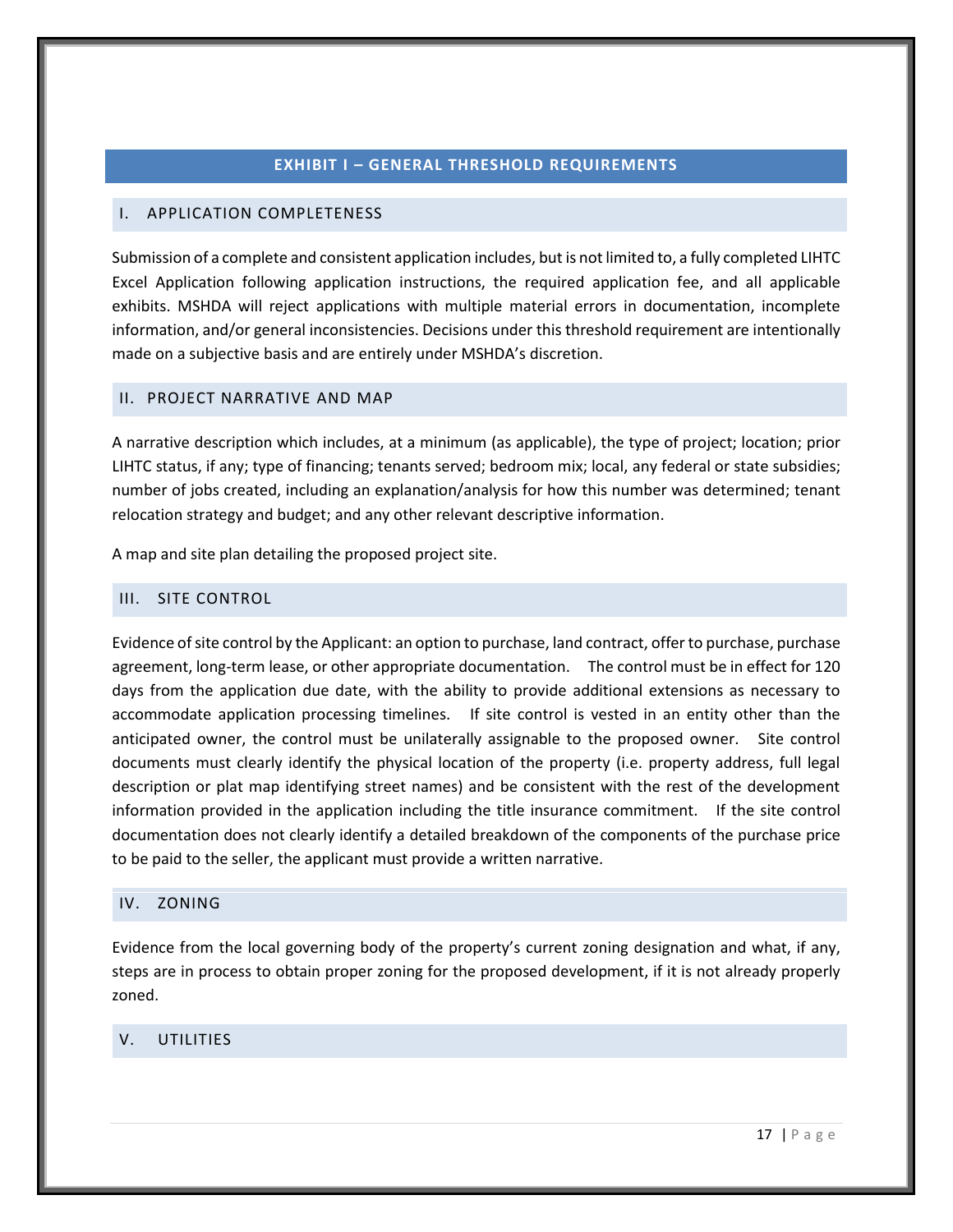Evidence from the local governing body and/or utility companies regarding the availability of all utilities and confirming they will have the capacity to serve the property – electricity, gas, water, and sewer.

#### <span id="page-22-4"></span><span id="page-22-0"></span>VI. MARKET STUDY

A market study completed in accordance with MSHDA's guidelines (see [Tab C](http://www.michigan.gov/mshda/0,4641,7-141-5587_5601-60010--,00.html) of MSHDA's Combined Application) that indicates the housing needs of low-income individuals in the area to be served. A completed market study must be submitted with the application and dated within six months of the application deadline.

## <span id="page-22-5"></span><span id="page-22-1"></span>VII. ENVIRONMENTAL

Submission of an environmental review in accordance with the current MSHDA Environmental Review Standards (se[e Tab D](http://www.michigan.gov/mshda/0,4641,7-141-5587_5601-60010--,00.html) of MSHDA's Combined Application) together with a remediation plan, if necessary, with estimated costs outlined in detail and accounted for in the Sources and Uses Statement. Projects may be rejected if the environmental review and/or supporting documentation do not meet MSHDA's standards or if MSHDA determines additional testing or modifications to a remediation plan are necessary. Environmental studies must be dated within six months of the application deadline.

#### <span id="page-22-2"></span>VIII. TITLE INSURANCE COMMITMENT

Submission of a title insurance commitment, dated within six months of the application due date meeting the following requirements:

- the name of the individual(s) or entity that owns the property matches the site control documents,
- the entity to be insured is correct,
- all parcels match the application,
- there is a signature of the authorized title insurance company agent or employee,
- indicates the availability of a title insurance underwriter, and
- is otherwise be complete and without defect.

For projects located on federally recognized American Indian reservations, MSHDA may accept an attorney's opinion letter describing chain of title and land control or a Title Status Report.

For proposed projects that contain multiple sites, Applicants must submit the Property Identification form found in the **LIHTC Application** to accompany the title insurance documentation. The documentation must be organized in the same order as shown on this form.

#### <span id="page-22-6"></span><span id="page-22-3"></span>IX. FINANCING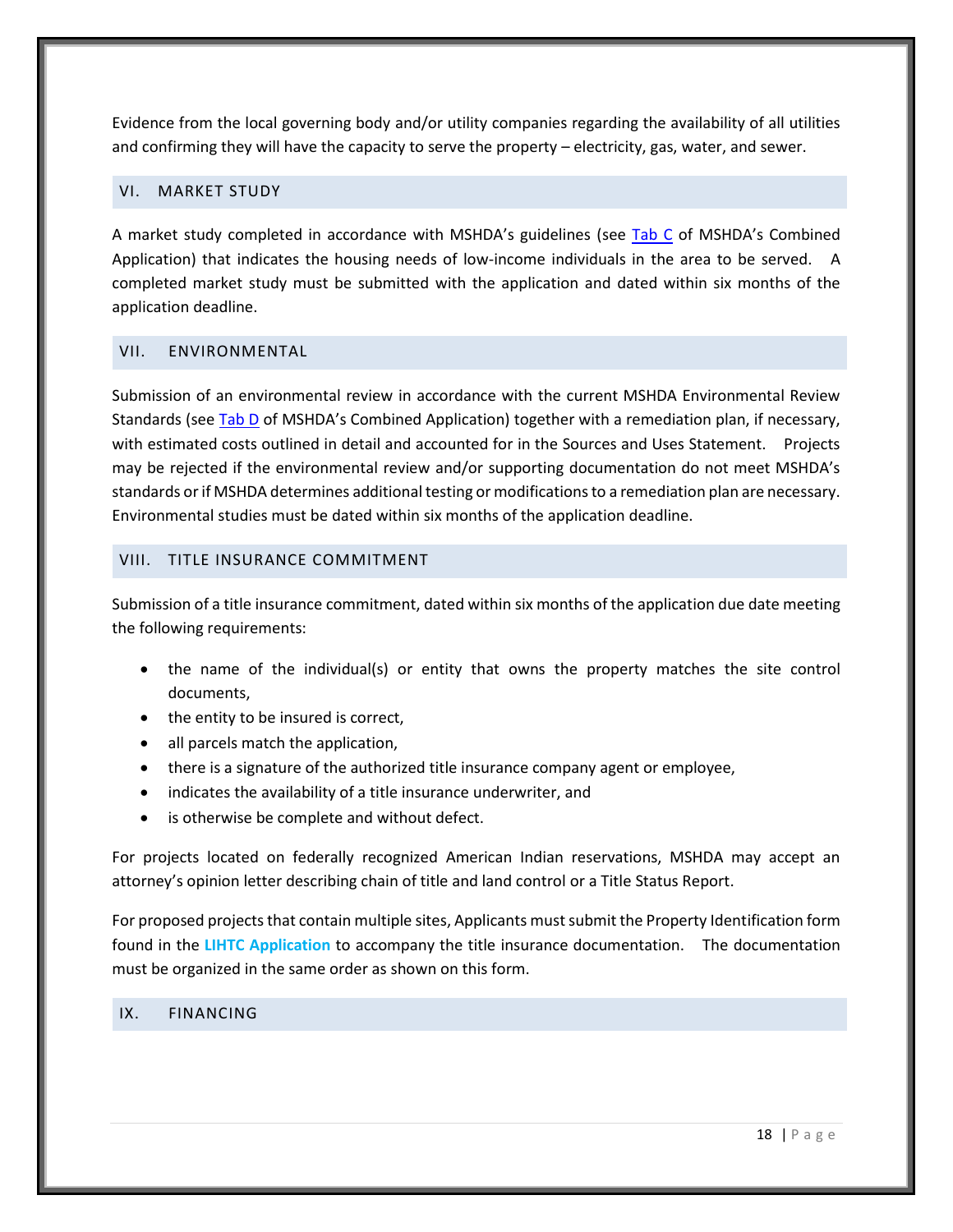Applicants should not plan on using solely LIHTC equity financing. MSHDA may determine an application is ineligible due to not appropriately leveraging available sources of financing or require the applicant to secure additional sources.

All applicants must submit evidence of a commitment(s) from mortgage lender(s) stating the amount of the loan, terms, interest rate, and guarantors for all sources of financing. In the case of a USDA RD project, an original letter signed by an authorized official. In the case of Federal Historic tax credit, documentation indicating that Part I of the required application has been made.

MSHDA will accept LIHTC applications that are proposing to apply for funding sources that are only available as part of a funding round held by another entity. If, at the time LIHTC awards are made, MSHDA is unable to determine that there is a strong likelihood of funding availability, it may disregard the funding source, which may result in disqualification. Applications submitted listing other competitive funding should also identify a contingency plan which may include deferring developer fee if the deferral is within the applicable limits.

## <span id="page-23-0"></span>X. ACQUISITION TRANSFER

For acquisition/rehabilitation involving properties currently regulated by another government body (including HUD, USDA RD, or MSHDA), statement from the Applicant of the requirements for such approval and how the Applicant intends to meet them consistent with the LIHTC timetables.

#### <span id="page-23-3"></span><span id="page-23-1"></span>XI. EQUITY INVESTOR LETTER

A letter from the proposed syndicator or investor that includes all of the following:

- The amount, price, and terms of the investment.
- The planned equity pay-in schedule.
- Investment underwriting and financial forecast pages compiled by investor (sources and uses of funds, development budget, draw schedules, rental income and operating expenses, cash flow analysis, lease-up schedule, tax credit analysis, capital account analysis, etc.).
- Certification that investor has conducted financial review of development team, including identification of which entities and/or individuals will be providing guarantees.
- Clear statement of any conditions for investment that need to be met.

Failure to provide sufficient and thorough documentation from the equity investor as outlined above may result in disqualification of the application.

## <span id="page-23-4"></span><span id="page-23-2"></span>XII. GREEN POLICY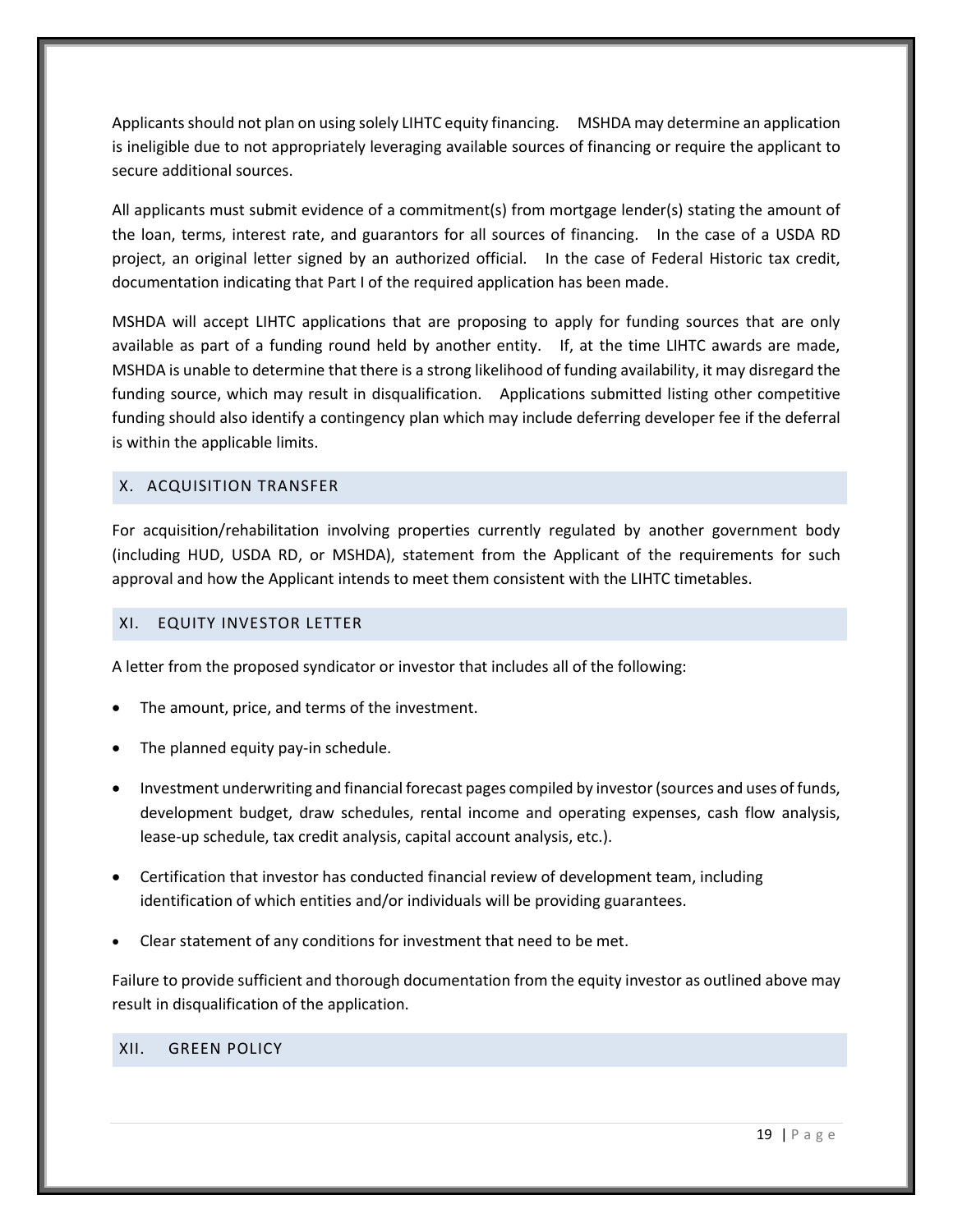All projects must incorporate one of the available green standards in the Green Policy [\(Tab M](http://www.michigan.gov/mshda/0,4641,7-141-5587_5601-60010--,00.html) of the Combined Application).

#### <span id="page-24-0"></span>XIII. DEVELOPMENT TEAM CAPACITY

Each application must include information regarding the entire Development Team including any of the following (without limitation): (i) the Applicant entity, (ii) the proposed owner, (iii) principal(s) of the owner or Applicant, (iv) the developer, (v) the general contractor, (vi) the property management company, (vii) any third party development consultant, (viii) architect, and (ix) any related party(ies) or entity(ies) in the seller of any land or property. For this purpose, a party or entity is related if one party or entity directly or indirectly has the ability to control the other party or exercise significant influence over the other party in making financial and operating decisions.

The Development Team must demonstrate professional and financial capacity to plan, build, market, and operate the proposed development. MSHDA will measure the quality and quantity of previous development(s); design, construction, and property management efforts; and affirmative fair housing marketing records. Each team member must demonstrate satisfactory prior experience on projects of similar scale and complexity; have satisfactory professional references; and devote sufficient staffing and resources, including financial resources, to complete the proposed development. MSHDA will evaluate the Development Team's capacity based on the following:

- A certification regarding their previous experience in the development and ownership of affordable housing, which includes at a minimum a list of all affordable housing developments the Development Team has participated in during the three (3) years preceding the application, and a statement concerning any felony criminal convictions, indictments, and pending criminal investigations of all Development Team members, and details of each circumstance, unless otherwise prohibited by court order, statute or regulation.
- The Applicant's and contractor's financial statements that meet the requirements of **[MSHDA](http://www.michigan.gov/documents/mshda/mshda_li_ca_32_tab_w_lihtc_policy_bulletins_183888_7.pdf)  [Policy Bulletin #7](http://www.michigan.gov/documents/mshda/mshda_li_ca_32_tab_w_lihtc_policy_bulletins_183888_7.pdf)** and demonstrates adequate professional and financial capacity.

MSHDA may require a written plan outlining how deficiencies in experience and financial capacity will be rectified.

MSHDA will disqualify any member of the Development Team that has failed to pay any fee or expense due to MSHDA, been in default or in major non-compliance with LIHTC or any other MSHDA program, been debarred or suspended from any MSHDA, HUD, or Rural Housing programs, is in foreclosure or been foreclosed, or is under felony investigation, indicted or been convicted of a felony until the event or events are corrected or resolved. MSHDA may contact other local, state, and/or federal housing agencies to solicit feedback related to a specific development team member.

MSHDA has the sole and absolute discretion to determine those parties ineligible for LIHTC due to lack of capacity, non-compliance, or disqualification status.

#### <span id="page-24-1"></span>XIV. AFFIRMATIVE FAIR HOUSING MARKETING PLAN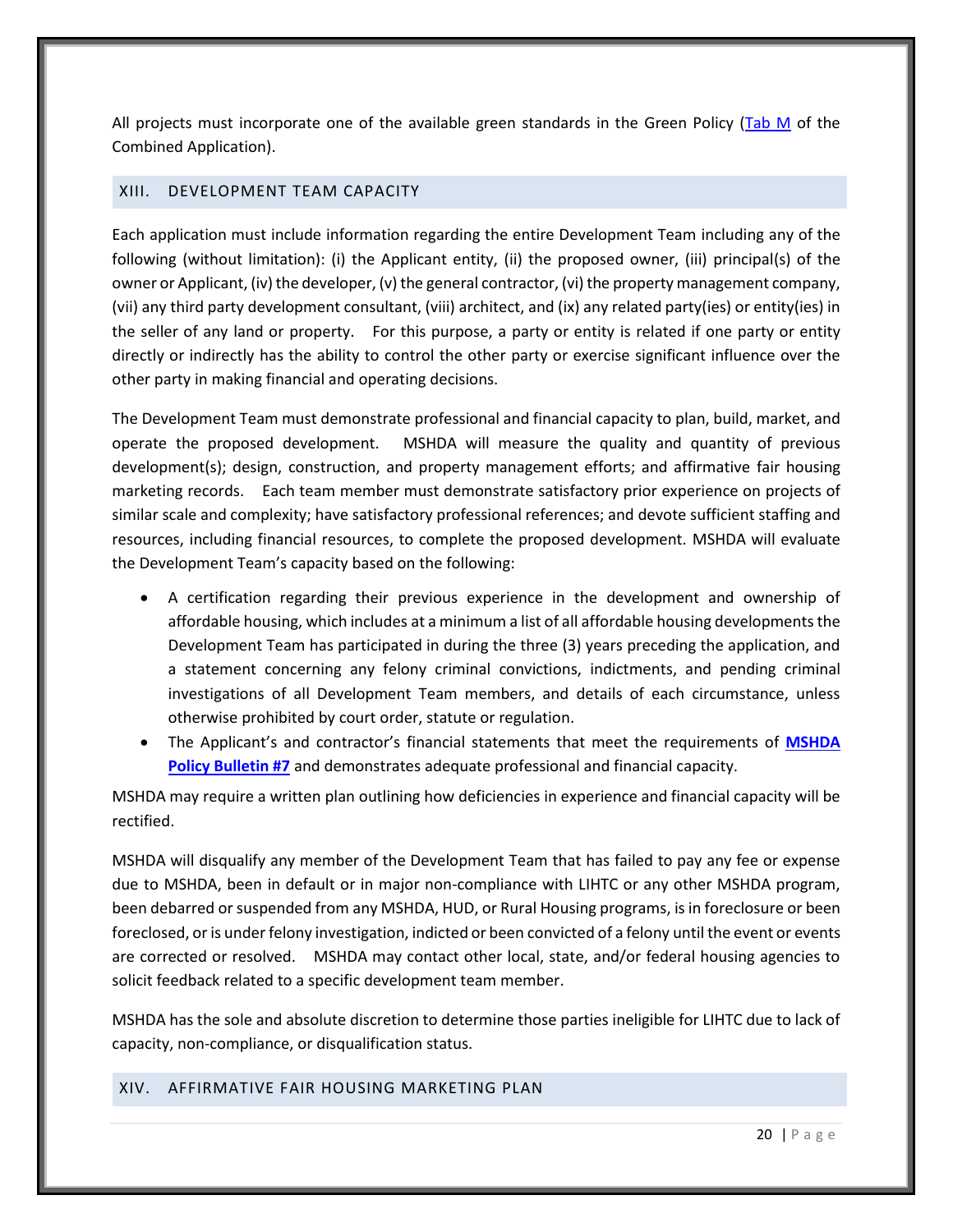Submission of an Affirmative Fair Housing Marketing Plan consistent with MSHDA requirements (se[e Tab](http://www.michigan.gov/mshda/0,4641,7-141-5587_5601-60010--,00.html)  [P](http://www.michigan.gov/mshda/0,4641,7-141-5587_5601-60010--,00.html) of MSHDA's Combined Application).

#### <span id="page-25-0"></span>XV. OWNERSHIP FORMATION DOCUMENT

Copy of the most recent version of the certificate of limited partnership (or limited liability company) and any amendments on file with the Department of Licensing and Regulatory Affairs, Corporations Division, which accurately reflects the entities involved in the project ownership shown in the application. Outof-state entities must submit a copy of an endorsed application for certificate of authority to transact business or conduct affairs in Michigan, along with the supporting documentation submitted with the application.

## <span id="page-25-5"></span><span id="page-25-1"></span>XVI. WAIVER OF QUALIFIED CONTRACT

By submitting an application for LIHTCs, all Applicants waive the right to request a qualified contract under Section 42(h)(6)(E)(i) of the Internal Revenue Code. Thus, MSHDA's required extended use commitment shall not terminate at the end of the compliance period but is instead a minimum of 30 years.

#### <span id="page-25-2"></span>XVII. VOUCHERS AND PUBLIC HOUSING

A written statement signed by the Applicant stating it will:

- give priority to persons whose names are on appropriate Public Housing or Housing Choice Voucher waiting lists maintained by a Public Housing Commission (PHC) or Public Housing Authority (PHA) in the area in which the project is located, and
- make ongoing efforts to request that the PHC and/or the PHA make referrals to the project or place the relevant project information on any listing the PHC or PHA makes available to persons on their waiting lists.

Owners must keep a copy of the written statement and documentation of ongoing efforts as evidenced by a referral agreement or other appropriate memorandum of commitment on file at the development's office and be available for compliance inspection and review at all times.

#### <span id="page-25-3"></span>XVIII. MSHDA FINANCING SIGNAGE

A certification that if the Applicant is awarded LIHTC it shall post signage at the project construction site listing MSHDA as a financing source.

## <span id="page-25-4"></span>XIX. MINIMUM HARD CONSTRUCTION COSTS

All applications for 9% credit must indicate a need for at least \$20,000 per unit in hard rehab or construction costs (including both building and site costs, but excluding allowable amounts for General Requirements, Builder Overhead, Builder Profit, contingencies, etc.) and must include this amount in the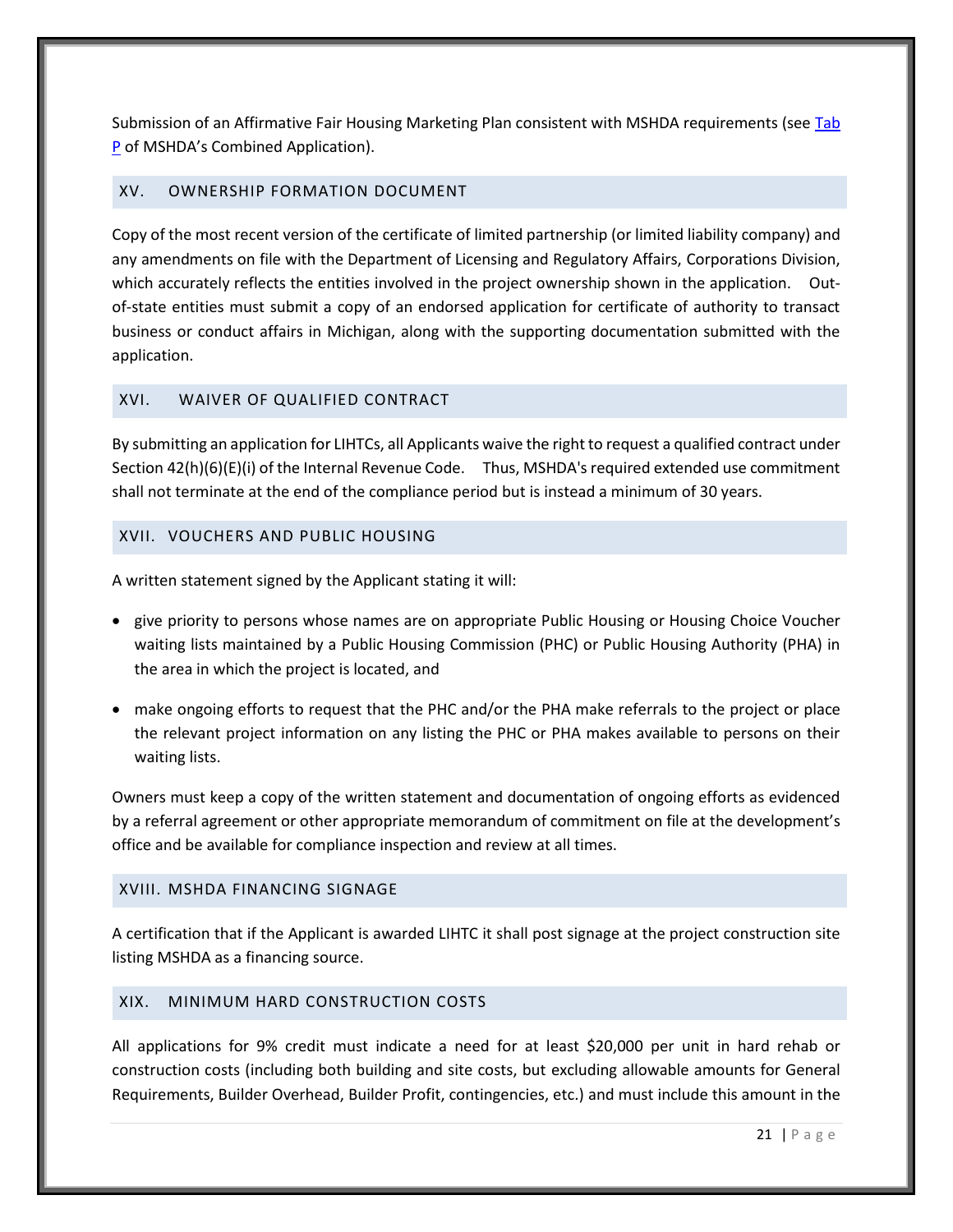construction budget. Projects seeking 4% credit to be used in conjunction with tax-exempt bond financing will only need to meet the minimum requirements found in Section 42 of the Internal Revenue Code.

## <span id="page-26-0"></span>XX. MAXIMUM TOTAL DEVELOPMENT COST PER UNIT LIMIT

All projects will be subject to a maximum Total Development Cost per unit that cannot be exceeded. The Maximum Total Development Cost per unit limit is determined by multiplying the average of the Construction Cost Index for 2020, published by Engineering News-Record, by a conversion factor of 33. Applicants seeking more information or clarification on this calculation are encouraged to view the Cost Reasonableness with Credit Efficiency section of the Scoring Criteria where projects will be evaluated to determine whether they meet this test based on the information entered in the form.

#### <span id="page-26-1"></span>XXI. TRADE PAYMENT BREAKDOWN

All projects will be required to submit a Trade Payment Breakdown signed by the General Contractor that is listed in the application. Please see Tab AA in the Combined Application.

## <span id="page-26-2"></span>XXII. MICHIGAN PRODUCTS

All projects must demonstrate the use of products and goods that are manufactured by Michigan-based corporations and incorporate them into the proposed development. (Submit certification from architect, See Addendum I)

## <span id="page-26-3"></span>XXIII. PHASED PROJECTS IN THE SAME BUILDING

<span id="page-26-4"></span>Developments proposing multiple 9% LIHTC phases within the same building must present a plan of financing in the event that only one of the phases is funded. The plan must avoid the situation where 9% LIHTC are allocated to a phase of a building that cannot begin construction until funding is secured on the other phase(s). Otherwise, each phase will only be eligible for 9% LIHTC only if all phases are in a position to be awarded. The plan cannot depend on any phases receiving a 9% LIHTC award in future funding rounds.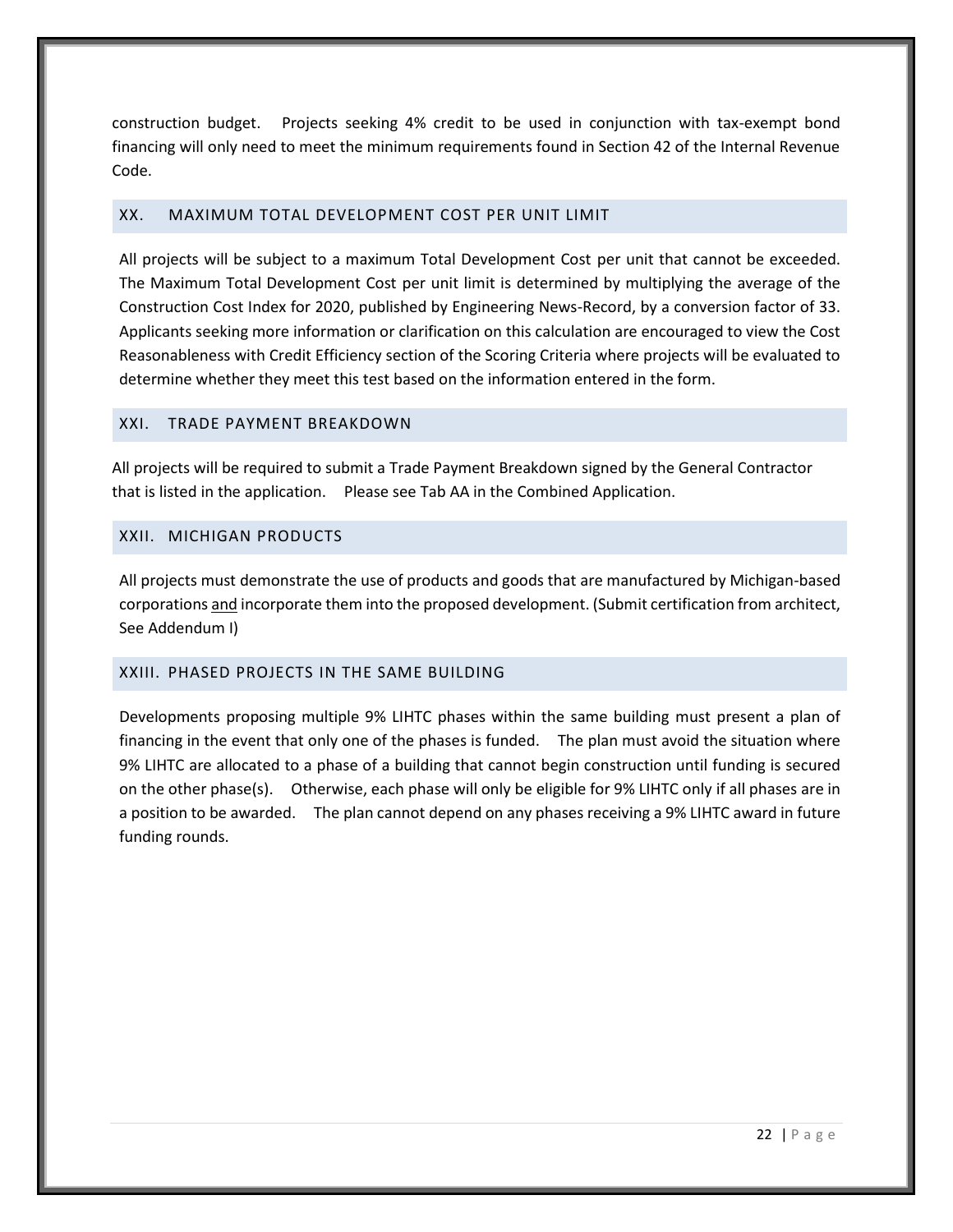## **EXHIBIT II – PRESERVATION THRESHOLD REQUIREMENTS**

#### <span id="page-27-1"></span><span id="page-27-0"></span>I. ELIGIBLE PRESERVATION PROJECTS

Eligible Preservation projects include those with any of the following elements:

- a. *Government financing* from HUD (including Section 236, Section 8, and Section 202), USDA Rural Development (including 515), MSHDA, or preservation of federally funded Tribal housing;
- b. *Other below-market financing*;
- c. *Rehabilitation of existing public housing* provided the project will involve rehabilitation of existing units, and not demolition and construction of new units; or
- d. *Post-Year 15 LIHTCs*.

Projects must retain any federal assistance. MSHDA may approve prepayment of a HUD loan and conversion to enhanced vouchers.

#### <span id="page-27-2"></span>II. MSHDA GAP FINANCING PROGRAM SUBMISSION

As outlined in Section [V.B.1.](#page-9-1) of the QAP, an applicant will not be able to submit a preservation project for 9% LIHTC unless MSHDA has determined the project is unlikely to be competitive in the Gap Financing Program.

# <span id="page-27-3"></span>III. PROJECT MUST BE 'AT RISK'

Projects must either:

- a. be within five years of any permitted prepayment or equivalent loss of low-income use restrictions; or
- b. involve the repair or replace of components that are:
	- i. in immediate need of repair or replacement; or
	- ii. either substantially functionally obsolete or being improved to provide modifications or betterments consistent with new building code requirements and MSHDA's Design Requirements.

#### <span id="page-27-4"></span>IV. PROPERTIES INELIGIBLE FOR PRESERVATION

Preservation projects are ineligible if they: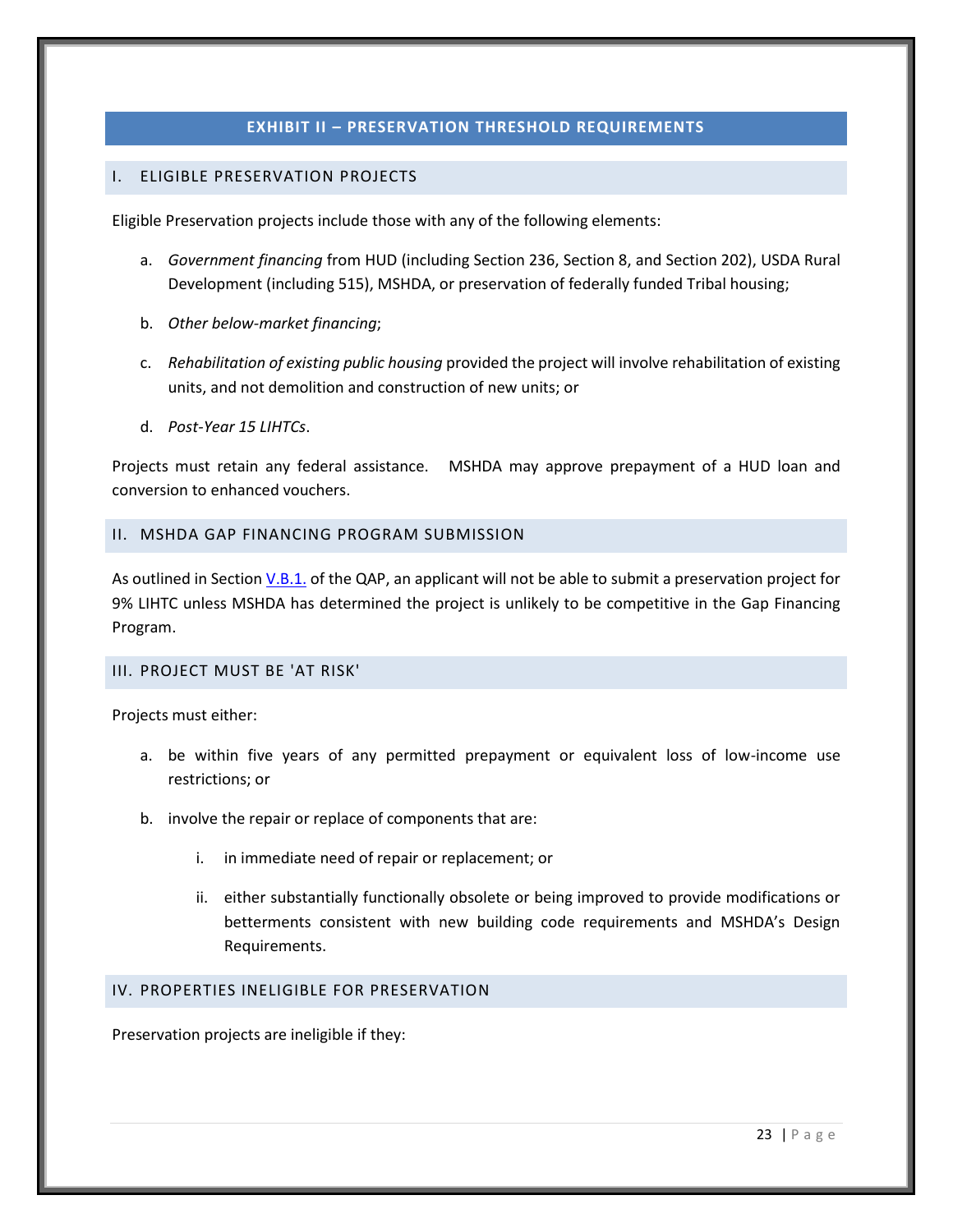- a. Are deteriorated to the point of requiring demolition and the replacement units are not being reconstructed on the same physical site, or
- b. Have completed a full debt restructuring under the Mark to Market process within the last five (5) years.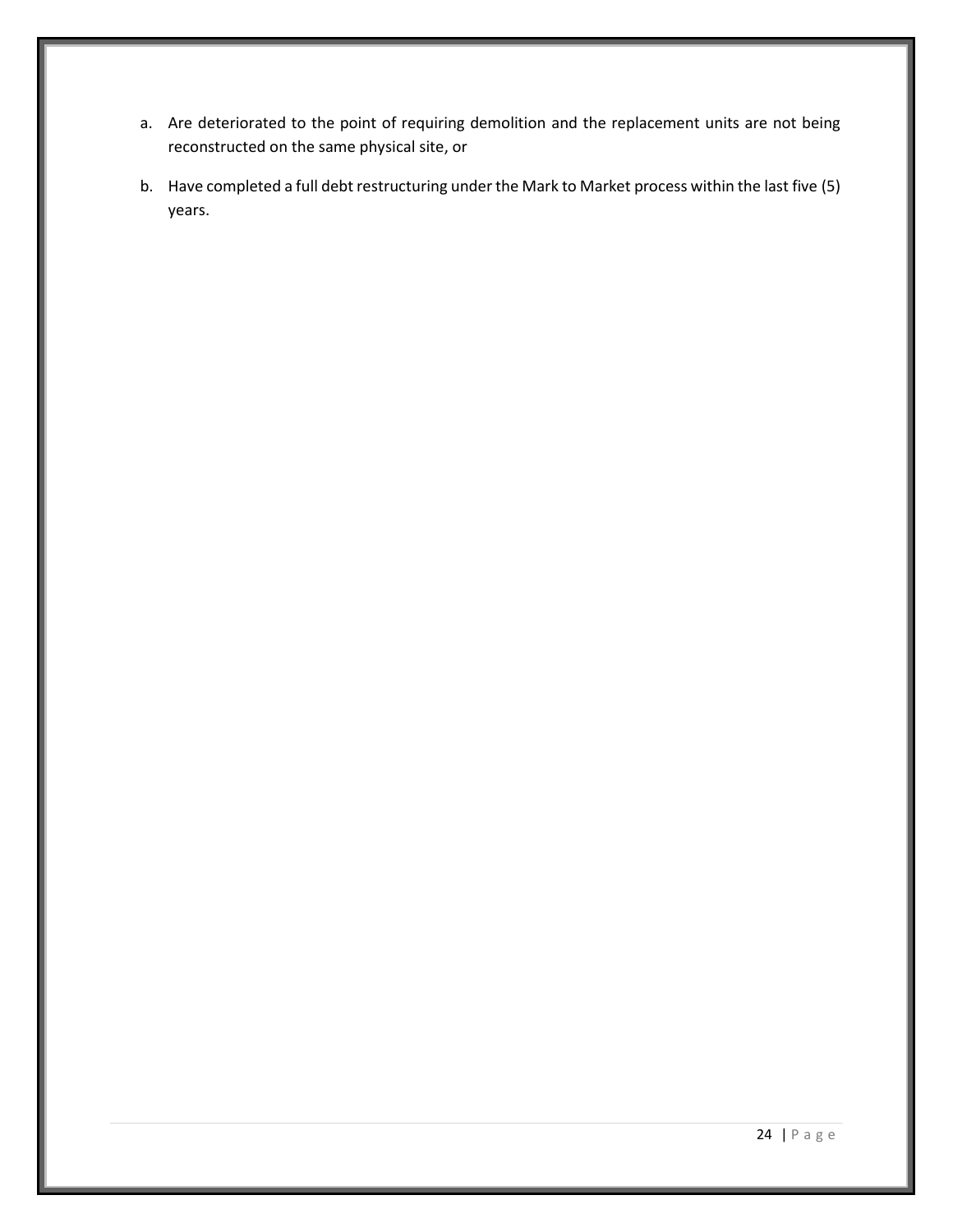#### **EXHIBIT III – STRATEGIC INVESTMENT CATEGORY REQUIREMENTS**

<span id="page-29-0"></span>There may be extraordinary circumstances where the evaluation of an application by the standard review process outlined in the QAP does not necessarily take into consideration the contribution that a development would make to the state's overall economic and community development strategy. These situations may include, but are not limited to, applications that demonstrate transformative neighborhood revitalization, and/or unique financial funding and leveraging opportunities, and/or the opportunity to promote significant job growth in proximity to such housing. The Strategic Investment Category has been created to attempt to address these circumstances.

# **Projects that are a part of an overall development plan with multiple different components that will be transformative to the community or neighborhood in which it is located.**

While a single affordable housing development can undoubtedly be a significant benefit to a community, one of the intents of the Strategic Investment Category is to be used for affordable housing developments that are a part of a larger plan that incorporates multiple different strategic components, which in total creates something very transformative for a community.

## **Projects representing a new and strategic housing initiative that meet a demonstrated need, an initiative which may not currently be contemplated by the QAP.**

As housing policy and housing needs are constantly evolving, there are often new initiatives that are brought to the forefront, which the QAP may not yet contemplate and can be complicated to bring together in the form of an affordable housing development. In these cases, choosing a development as a pilot or test case is often a good way to determine whether the development model is successful and for MSHDA to see how it works to determine whether it is something that makes sense to incorporate into the QAP as a specific policy on an ongoing basis.

Projects applying in any of the four Categories outlined in the QAP can also apply in this Strategic Investment Category. MSHDA, in its sole discretion, will make the determination of which, if any, applications shall receive an award from this Category.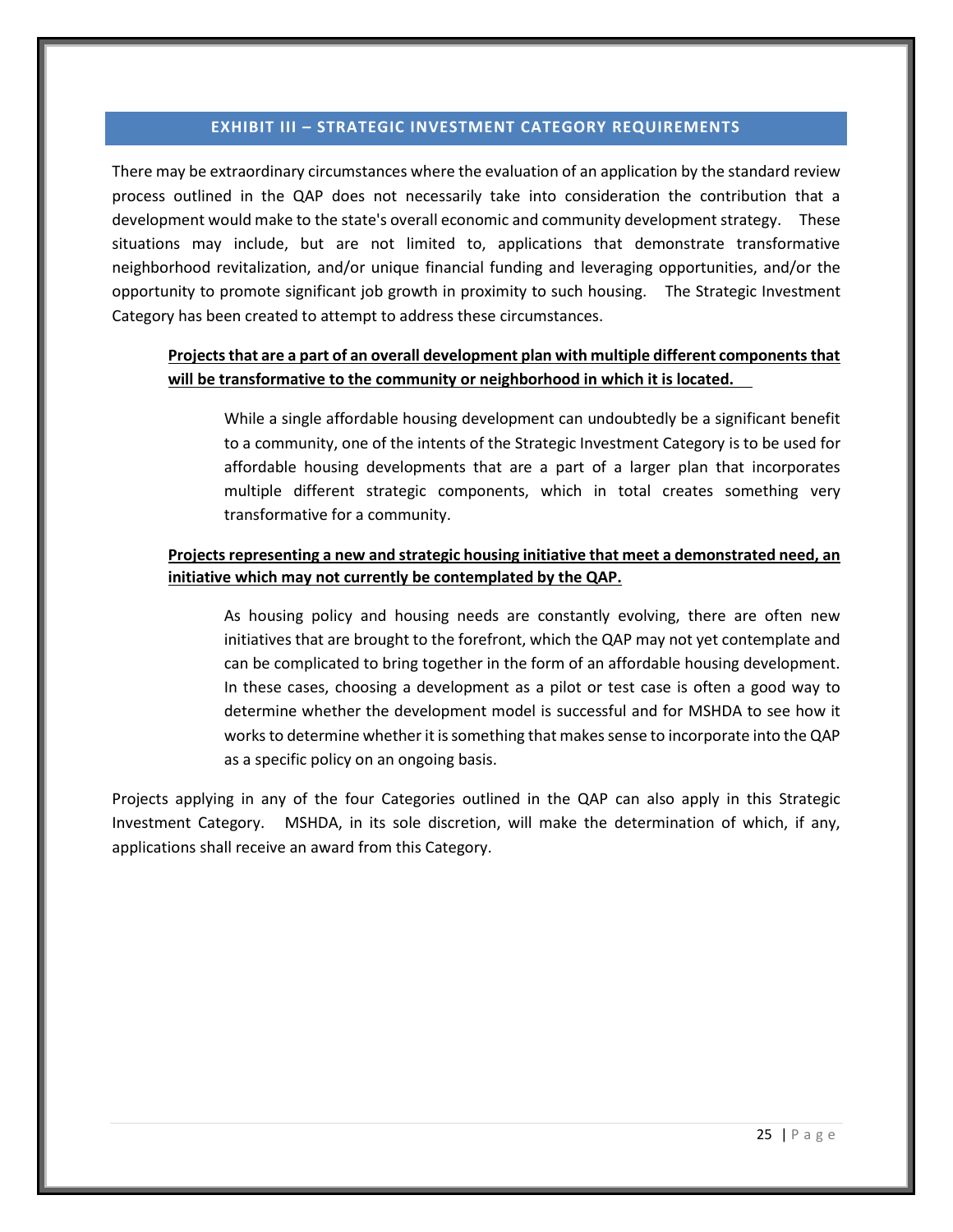## **EXHIBIT IV – UNDERWRITING STANDARDS**

#### <span id="page-30-1"></span><span id="page-30-0"></span>I. PROJECT FEASIBILITY

MSHDA has established minimum standards for operating expenses, vacancy rates, increases in operating costs and expenses, project income, debt service coverage ratio, operating reserves, and replacement reserves. Requests for use of alternative standards other than those established by MSHDA must be supported by written explanation and appropriate documentation. For developments seeking only competitively allocated 9% credits without financing from MSHDA, applicants may request waivers from these standards based on the submission of written documentation indicating that the alternative underwriting standards have been reviewed and approved in advance by both the debt and equity providers for the project. An application will be ineligible if MSHDA determines that the project is not financially feasible.

MSHDA will review a project's feasibility at three different stages: 1) prior to making an award of credit, 2) at 10% Certification/closing, and 3) at Placed in Service. The following is a breakdown of how this provision will apply to each of the underwriting stages in the allocation process and what this provision will mean in practice:

- **Initial Application/Prior to LIHTC Award –** In order to receive an initial award of credit, the project must be financially feasible for the 15-year compliance period utilizing the underwriting standards as applied to the proforma.
- **10% Certification –** MSHDA will review the sources and uses of funds and the total financing planned for the project to ensure that the amount of credit being allocated to the project does not exceed the amount necessary for the project to be financially feasible during the entire initial 15-year compliance period. MSHDA will continue to monitor a project's income and expenses during this phase of the allocation process but will not hold up the issuance of Carryover documentation because of this portion of the review.
- **Placed in Service/Issuance of 8609 –** MSHDA will review the sources and uses of funds and the total financing planned for the project to ensure that the amount of credit being allocated to the project does not exceed the amount necessary for the project to be financially feasible for the 15-year compliance period. MSHDA will continue to monitor a project's income and expenses during this phase of the allocation process but will not hold up the issuance of 8609s to a project because of this portion of the review.

If project-based rental assistance ends due to events outside the owner's control, any rent and income restrictions on the property that the owner agreed to for points as part of a competitive funding round will revert to the 50% or 60% AMI level as selected by the owner subject to the requirements of income averaging, if applicable.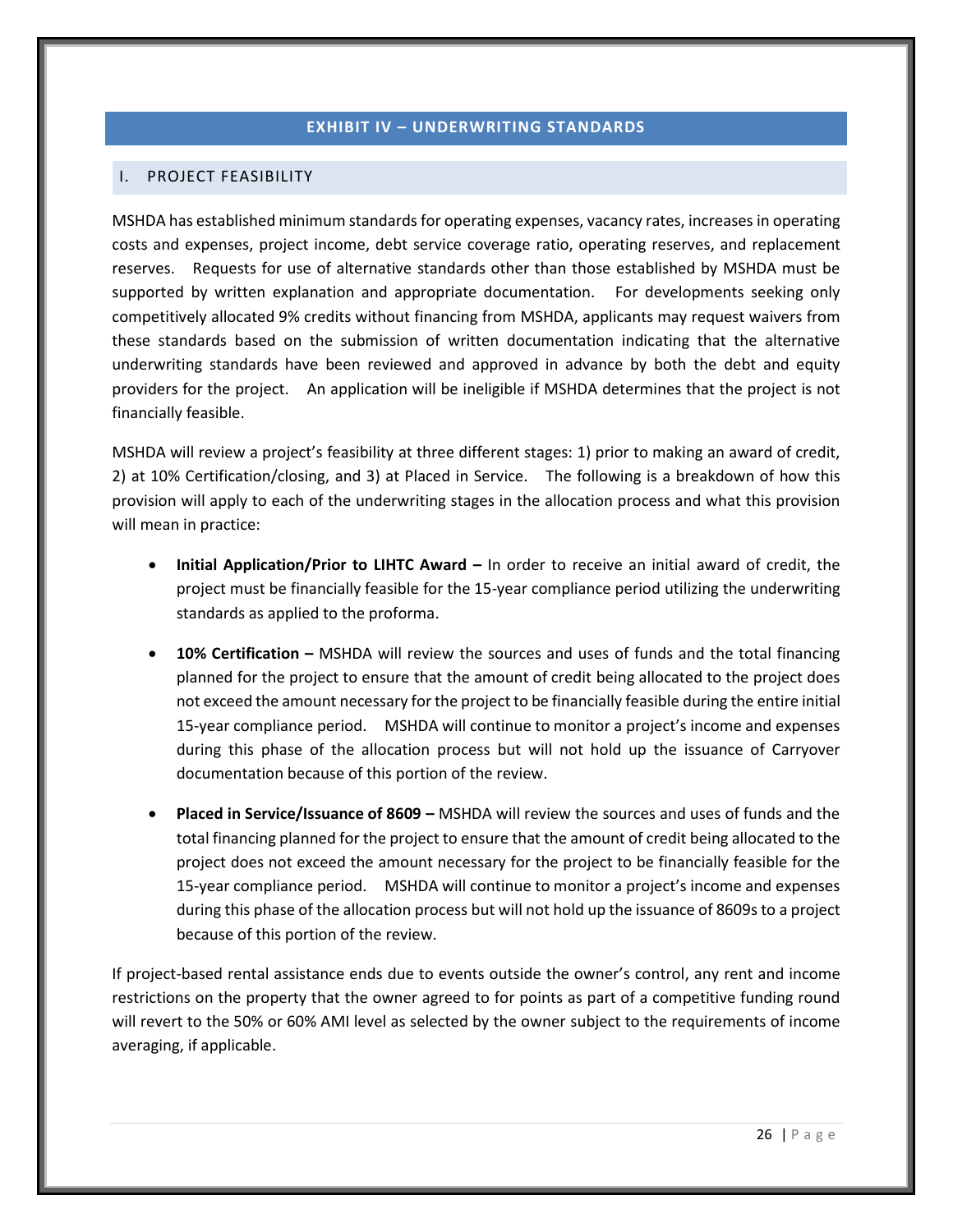The amount of LIHTC awarded will be the lesser of 1) the equity gap calculation; 2) the pricing identified in the Equity Investor Letter as applied to the statutory maximum; or 3) the amount of LIHTC requested by the Applicant. MSHDA may use an alternative equity pricing that is more indicative of current market conditions.

## <span id="page-31-0"></span>II. RENT INCREASES

Increases on the tenant-paid portion of rent, for occupied units will be limited to no more than 5% per year for the first three years. This limitation does not apply to occupied units protected by project-based rental assistance or enhanced vouchers.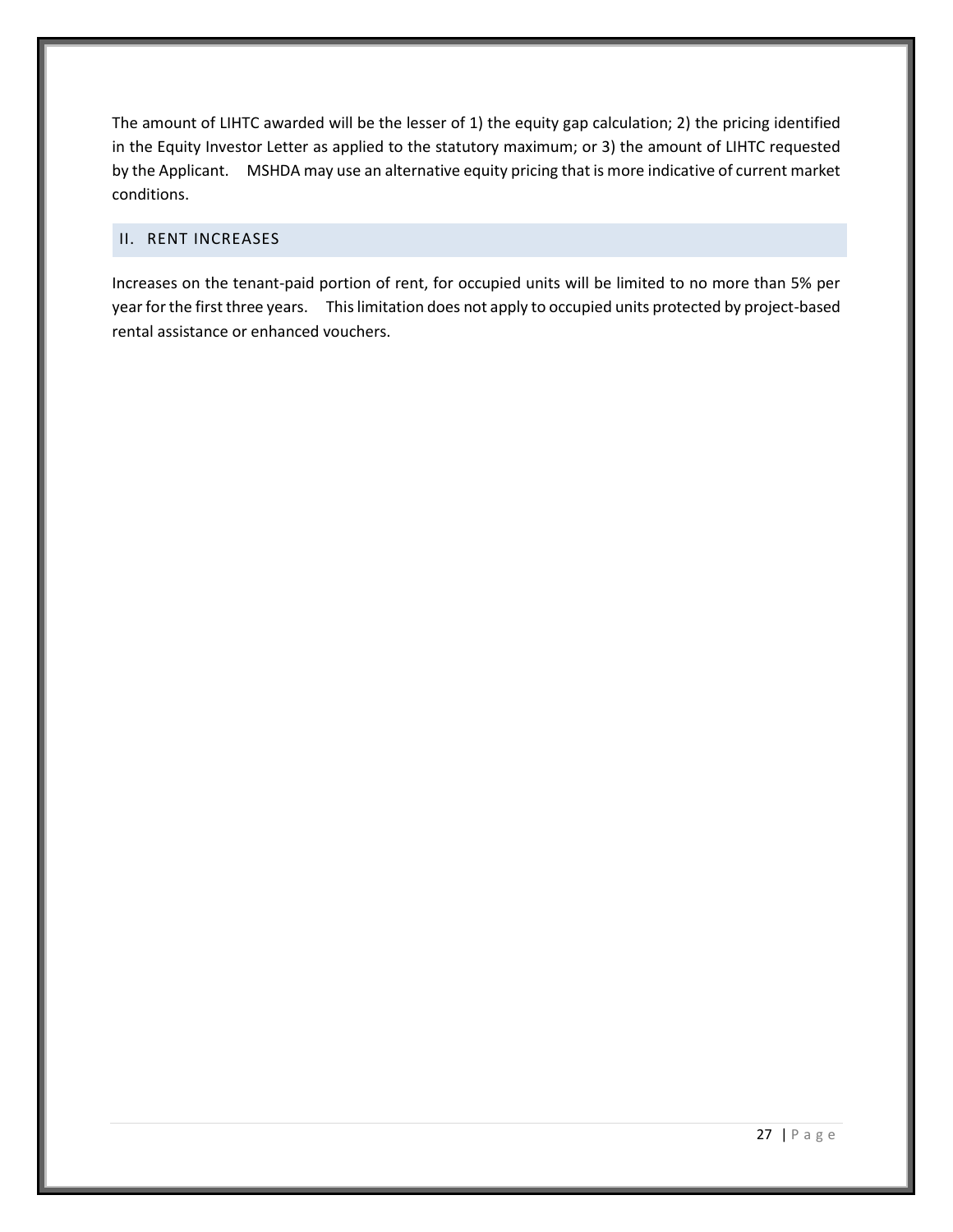#### **EXHIBIT V – STATE-DESIGNATED BASIS BOOST CRITERIA**

<span id="page-32-0"></span>Pursuant t[o Section IX.A.,](#page-16-1) MSHDA will use the following criteria in awarding the basis boost.

# **For projects financed with tax-exempt bonds eligible for 4% credit, the following basis boost will be available:**

1. Projects located in a QCT or DDA will be eligible for up to a 30% basis boost

# **For projects eligible for 9% LIHTC, the following basis boost will be available:**

# **Up to 20% Basis Boost:**

- 2. Projects located in a QCT or DDA
- 3. Permanent Supportive Housing projects
- 4. Projects restricting 25% of the total units to 30% AMI or less (in order to be eligible for the boost under this criterion, the 30% AMI units must not also have project based rental assistance)
- 5. Projects that receive points under the Developments near Downtowns or Corridors section of the Scoring Criteria
- 6. USDA RD 515 Financed Developments
- 7. Historic Projects Projects that are completing a certified rehabilitation of an existing certified historic property listed, either individually or as part of a district, on the National or State Historic Register; or that the State Historic Preservation Office expects to be listed on the National or State Historic Register. Project must also incorporate the use of the Historic Credit and apply for Historic points
- 8. Affordable Assisted Living developments that qualify for the Affordable Assisted Living points in the Scoring Criteria

# **Up to 30% Basis Boost:**

1. Projects that qualify for the 20% basis boost above and agree to restrict all rent levels on units without project-based vouchers to 5% below the stated maximum for the length of the affordability period will be eligible for an additional 10% basis boost. For example, a project would commit to reserving 10% of the units for tenants with incomes at 30% of AMI with rents at 25% of AMI and 90% of the units for tenants with incomes at 60% AMI with rents at 55% AMI. This is only available for projects with less than 50% of the units with PBRA.

Please note that MSHDA reserves the right to modify the State-Designated Basis Boost Policy on an asneeded basis. Should a revision be necessary, MSHDA will post a notice on its website.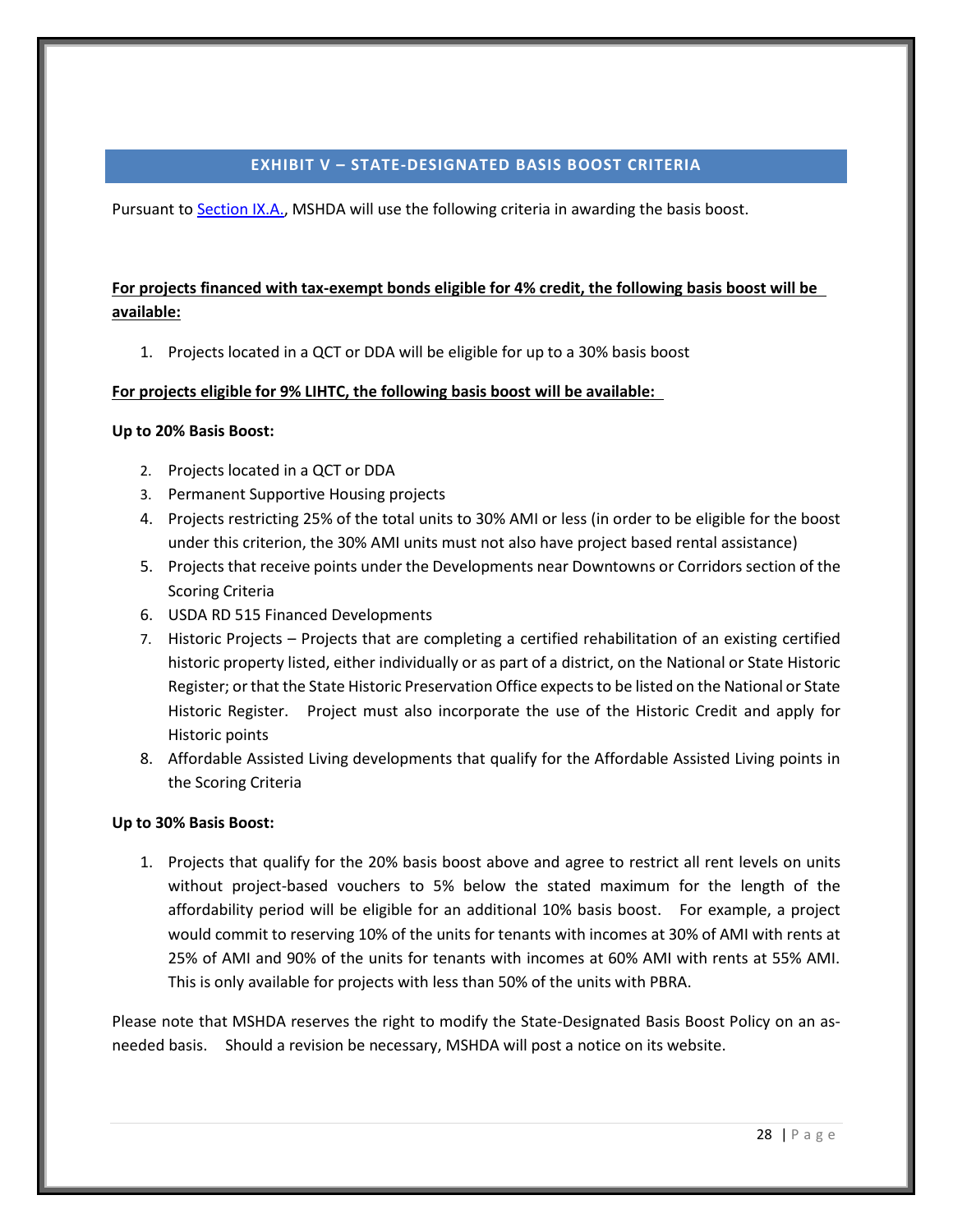## <span id="page-33-0"></span>**EXHIBIT VI – COMPLIANCE MONITORING & NOTIFICATION OF NONCOMPLIANCE**

Owners (Applicants) receiving a LIHTC allocation shall be required to follow the requirements outlined in MSHDA'[s LIHTC Compliance Manual](http://www.michigan.gov/mshda/0,4641,7-141-8002_26576_26578---,00.html) (Compliance Manual or Manual) (available on MSHDA's website).

#### <span id="page-33-1"></span>1. OWNER RESPONSIBILITIES

Within thirty (30) days of completion of Part II of the Form 8609 and filing of the form with the Internal Revenue Service, owners must send MSHDA a completed copy. Failure to do so will count as noncompliance.

The records for the first year of the LIHTC period must be kept for six years after the due date (with extensions) for filing the federal income tax return for the last year of the compliance period (a total of 21 years). Owners must keep subsequent records on file for six years after the due date (with extensions) for filing the federal income tax return for that year. These records must include:

- The total number of residential rental units in the building (including the number of bedrooms and the size in square feet of each unit);
- The percentage of residential rental units in the building that are low-income units;
- The rent charged and utility allowance for each residential rental unit in the building;
- The number of occupants in each low-income unit;
- The low-income unit vacancies in the building and information that shows when and to whom the next available units were rented;
- Income certifications of each low-income tenant and the documentation to support the certification;
- The eligible basis and qualified basis of the building at the end of the first year of the credit period;
- The character and use of the nonresidential portion of any building included in the project's eligible basis; and
- Documentation regarding calculation of utility allowances.

Owners must submit to MSHDA Compliance on an annual basis the following:

- An Owner Certification of Continuing Program Compliance (Owner Certification) Form certifying that for the preceding twelve-month period the project met conditions outlined in Section 42;
- The original local health, safety or building code violation reports or notices that are issued by the state or local government unit. Copies of these reports or notices must also be kept on-site at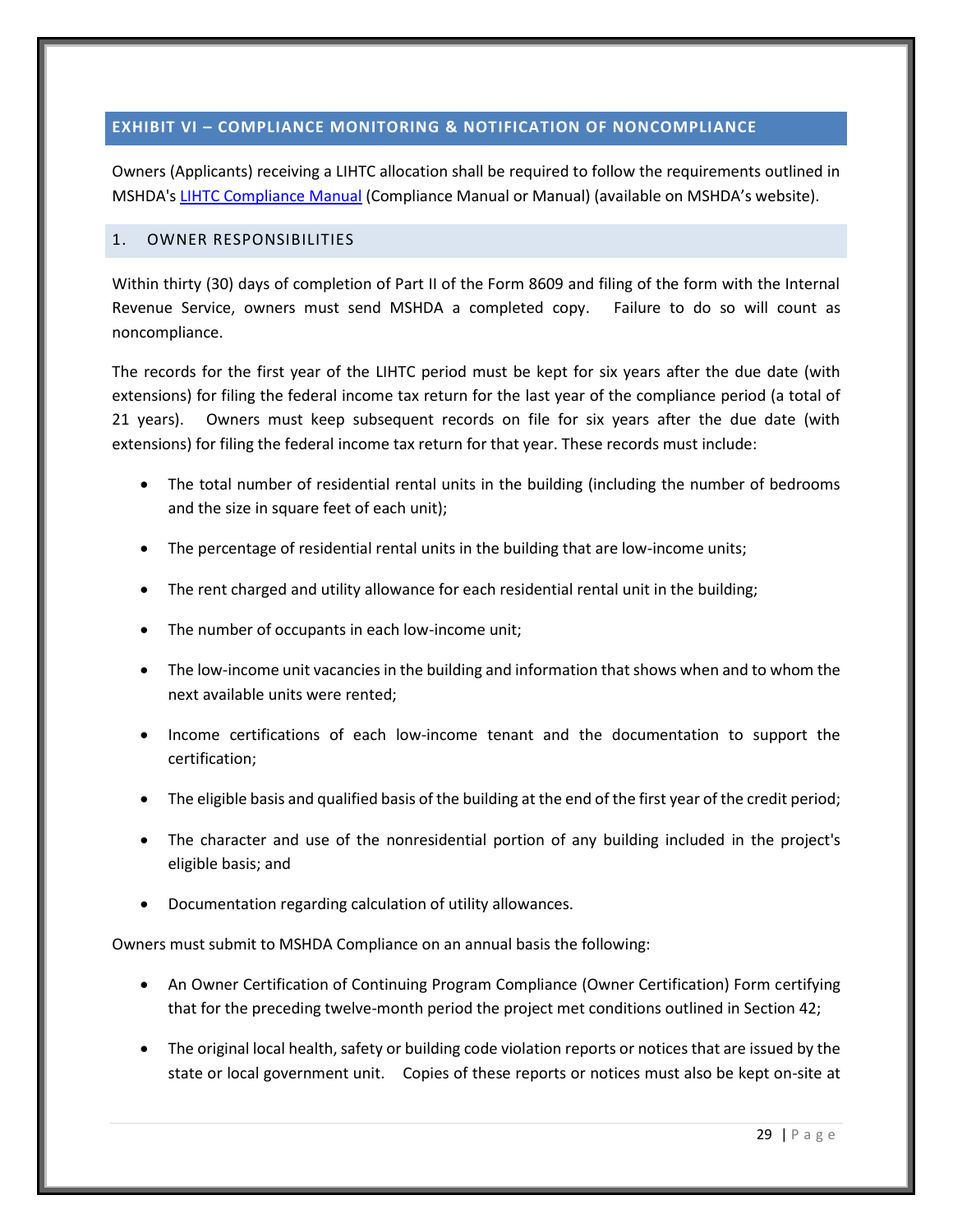the development for review by MSHDA during the physical inspection. These reports may be destroyed following a MSHDA inspection and the owner's notification to MSHDA that the violations have been corrected. Code violation reports must be retained for uncorrected violations.

Owners must submit to MSHDA electronically, on an on-going basis, data stating the number of qualifying units, number of bedrooms in each unit, information on each low-income tenant household (including income, rent amount, utility allowance, number of occupants, AMI % designation, etc.), and any other information as set forth on the MSHDA website and in the Manual. The tenant income and rent information must be provided in the format required by MSHDA, which includes electronic submission via a web-based reporting system.

Owners must submit to MSHDA in writing, responses to the physical inspections and tenant file audits conducted, unless no inspection or file audit noncompliance findings are identified.

Owners must notify MSHDA in writing (Notice of Change in Management form) within five (5) business days of any changes in the management of the project, including changes in the company managing the project or in the address, telephone number or email address of the management agent company and/or contact person.

Owners must notify MSHDA in writing (Notice of Change in Ownership form) within five (5) business days of any changes in the ownership of the project, including a foreclosure, deed in lieu of foreclosure, or any other sale or disposition of the project or any portion of the project and any changes in the ownership entity, including any changes in the name of the entity, address and telephone number of the entity, percent of ownership changes, and changes in the principals comprising the ownership entity.

Owners must notify MSHDA immediately in writing (Notice of Building Casualty Loss or Damage form) of any unit(s) or building(s) in the project that are anticipated to be unavailable for occupancy either permanently or temporarily for a period of time anticipated to exceed 30 calendar days due to casualty loss, damage, or any other reason.

## <span id="page-34-0"></span>2. MSHDA RESPONSIBILITIES

MSHDA will review the Owner Certification Forms and tenant data and income and rent reporting for compliance with program requirements.

MSHDA, or its authorized agent, will conduct a physical inspection of all buildings, common areas, and at least 20% of the low-income units in a project. MSHDA, or its authorized agent, will conduct tenant file audits consisting of a review of the low-income certification, the documentation the owner has received to support that certification, and the rent record for 20% of the low income units.

Physical inspections and tenant file audits of LIHTC projects will commence no later than the end of the second calendar year following the year the last building in the project is placed in service and will be conducted at least once every 3 years thereafter throughout the initial 15 year compliance period.